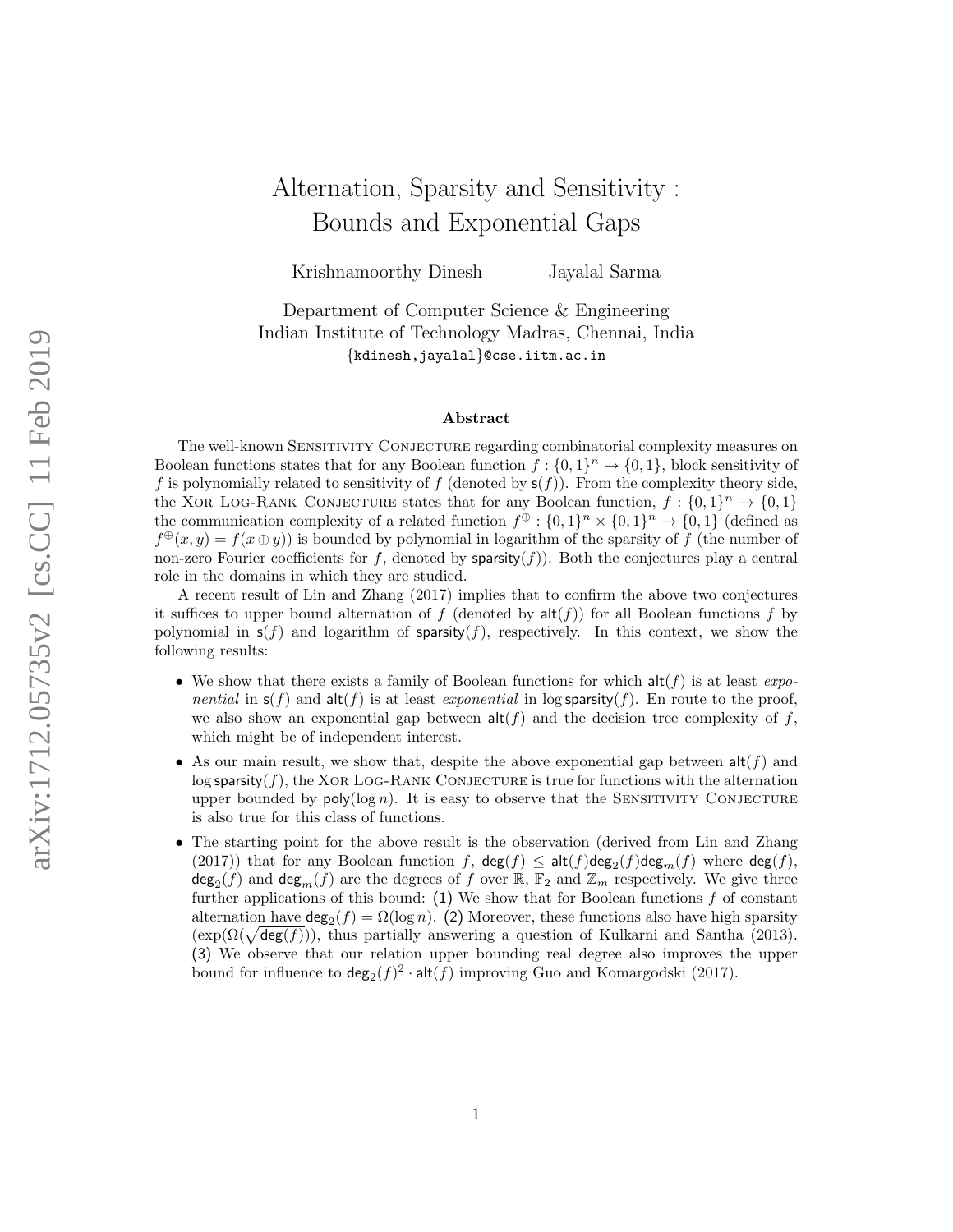## 1 Introduction

A central theme of research in Boolean function complexity is relating the complexity measures of Boolean functions (see [\[6\]](#page-15-0) for a survey). For a Boolean function  $f: \{0,1\}^n \to \{0,1\}$ , sensitivity of f on  $x \in \{0,1\}^n$ , is the maximum number of indices  $i \in [n]$ , such that  $f(x \oplus e_i) \neq f(x)$  where  $e_i \in \{0,1\}^n$  with exactly the i<sup>th</sup> bit as 1. The sensitivity of f (denoted by  $s(f)$ ) is the maximum sensitivity of f over all inputs. A related parameter is the block sensitivity of f (denoted by  $bs(f)$ ), where we allow disjoint blocks of indices to be flipped instead of a single bit. Another parameter is the *degree* (denoted by  $deg(f)$ ) of a multilinear polynomial over reals that agrees with f on Boolean inputs. If the polynomial is over  $\mathbb{F}_2$ , then the degree of the polynomial is denoted by  $\deg_2(f)$ .

Nisan and Szegedy conjectured that for an arbitrary function  $f: \{0,1\}^n \to \{0,1\}$ , bs(f)  $\leq$  $poly(s(f))$  and this is popularly known as the SENSITIVITY CONJECTURE [\[29\]](#page-16-0). Though the measures  $\mathsf{bs}(f)$  and  $\mathsf{s}(f)$  were introduced to understand the CREW-PRAM model of computation [\[9,](#page-15-1) [28\]](#page-16-1), subsequent works [[6,](#page-15-0) [3,](#page-15-2) [32\]](#page-17-0) showed connection to other Boolean function parameters, in particular,  $\sqrt{\mathsf{bs}(f)} \leq \mathsf{deg}(f) \leq \mathsf{bs}(f)^3$ . Hence the SENSITIVITY CONJECTURE can equivalently be stated as : for any Boolean function f,  $deg(f) \leq poly(s(f))$ . This question has been extensively studied in [\[31,](#page-16-2) [18,](#page-16-3) [1\]](#page-14-0) (see [\[15\]](#page-15-3) for a survey) and for various restricted classes of Boolean functions in [\[28,](#page-16-1) [35,](#page-17-1) [7,](#page-15-4) [17,](#page-16-4) [2\]](#page-15-5). There are also recent approaches to settle the conjecture via a formulation in terms of a communication game [\[11\]](#page-15-6) and via a formulation in terms of distributions on the Fourier spectrum of Boolean functions [\[13\]](#page-15-7).

Moving on to a computational setting, for a function  $F: \{0,1\}^n \times \{0,1\}^n \rightarrow \{0,1\}$ , consider two parties Alice and Bob having  $x \in \{0,1\}^n$  and  $y \in \{0,1\}^n$  respectively. The goal is to come up with a deterministic protocol to compute  $F(x, y)$  while minimizing the number of bits exchanged. We call the number of bits exchanged over all inputs in the worst case as the cost of the protocol. A natural question is to understand cost of the minimum cost protocol computing F (denoted by  $\mathsf{CC}(F)$ ). Lovasz and Saks [\[23\]](#page-16-5) related this to the rank over reals of a matrix  $M_F$ defined as  $[F(x,y)]_{(x,y)\in\{0,1\}^n\times\{0,1\}^n}$  by showing that  $\mathsf{CC}(F)$  is at least log rank $(M_F)$  and they conjectured that this is tight up to polynomial factors. More precisely, they conjectured that for all F,  $\mathsf{CC}(F)$  is at most polynomial in log rank $(M_F)$ . Popularly known as the LOG-RANK CONJECture, this has been intensely studied in the past 25 years with the best known upper bound being  $O(\sqrt{\text{rank}(M_F)}\log\text{rank}(M_F))$  (see [\[24\]](#page-16-6) and the references therein). With the conjecture being far from settled in the general case, it is natural to looks at special class of functions F.

One such class that can be considered is the XOR functions of the form  $F(x, y) = f(x \oplus y)$  where f is an n bit Boolean functions. For such an F, the rank( $M_F$ ) is exactly the sparsity of f in its Fourier representation (see Section [2](#page-3-0) for a definition). For  $x, y \in \{0, 1\}^n$ , with  $f^{\oplus}(x, y) = f(x \oplus y)$ , the XOR LOG-RANK CONJECTURE (proposed in  $[37]$ ) says that the deterministic communication complexity of  $f^{\oplus}$  (denoted by  $\mathsf{CC}_{\oplus}(f)$ ) is upper bounded by a polynomial in logarithm of sparsity of f (denoted by sparsity $(f)$ ). The conjecture is known to hold for restricted classes of Boolean functions like monotone functions [\[26\]](#page-16-7), symmetric functions [\[36\]](#page-17-3), functions computable by constant depth polynomial size circuits [\[19\]](#page-16-8), functions of small spectral norm [\[34\]](#page-17-4) and read restricted polynomials over  $\mathbb{F}_2$  [\[8\]](#page-15-8).

Recently, Lin and Zhang [\[21\]](#page-16-9) studied both the above stated conjectures in connection to alternation, a measure of non-monotonicity of f (denoted by  $\text{alt}(f)$ ) which, stated informally, is the maximum number of times the value of f changes along any chain on the Boolean cube from  $0^n$  to  $1^n$ (see Section [2](#page-3-0) for a definition). They showed that for any Boolean function f,  $bs(f) = O(s(f)alt(f)^2)$ and  $CC_{\oplus}(f) = O(\log \text{sparsity}(f) \text{alt}(f)^2)$ . These results shows that to settle the SENSITIVITY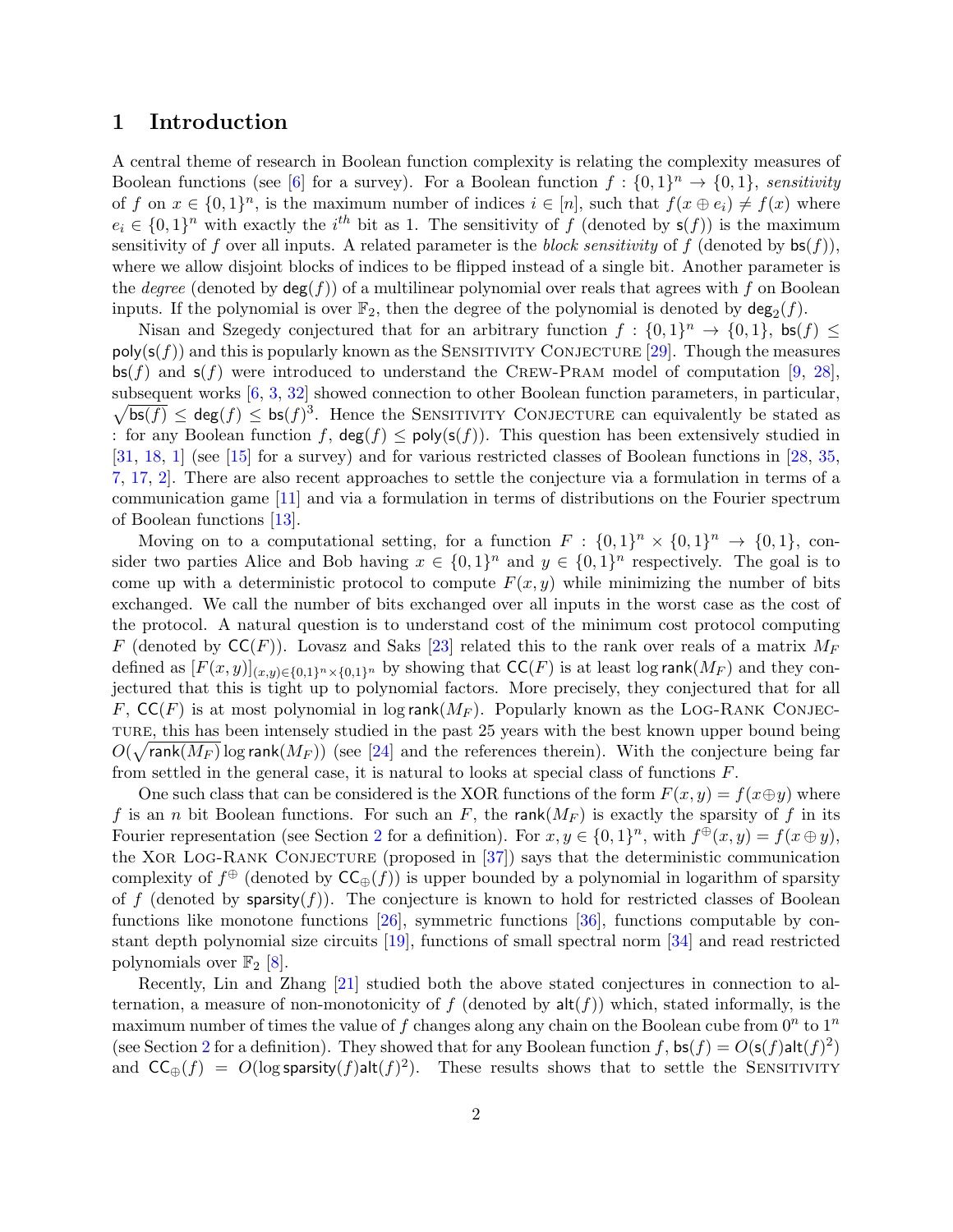CONJECTURE, it suffices to show that for any Boolean function f,  $\text{alt}(f) \le \text{poly}(s(f))$  and to settle the XOR LOG-RANK CONJECTURE, it suffices to show that for any Boolean function  $f$ ,  $\mathsf{alt}(f) \le \mathsf{poly}(\log \mathsf{sparsity}(f)).$ 

**Our Results :** As a first step, we ask whether it is indeed true that for all Boolean functions  $f$ ,  $\mathsf{alt}(f) = O(\mathsf{poly}(s(f)))$  and for all Boolean functions f,  $\mathsf{alt}(f) \le \mathsf{poly}(\log \mathsf{sparsity}(f))$ . We answer both of these questions in the negative by exhibiting a family of Boolean functions  $\mathcal{F} = \{f_k \mid k \in \mathbb{N}\}\$ (Definition [3.1\)](#page-5-0) for which  $\mathsf{alt}(f_k)$  is at least *exponential* in  $\mathsf{s}(f_k)$  and  $\mathsf{alt}(f_k)$  is at least *exponential* in  $\log$  sparsity $(f_k)$ .

<span id="page-2-0"></span>**Theorem 1.1.** There exists a family of Boolean functions  $\mathcal{F} = \{f_k : \{0,1\}^{n_k} \to \{0,1\} \mid k \in \mathbb{N}\}\$ such that  $\mathsf{alt}(f_k) \geq 2^{\mathsf{s}(f_k)} - 1$  and  $\mathsf{alt}(f_k) \geq 2^{(\log \mathsf{sparsity}(f_k))/2} - 1$ .

The main property of  $f_k \in \mathcal{F}$  which we exploit to prove Theorem [1.1](#page-2-0) is that  $\mathsf{alt}(f_k) = 2^{\mathsf{DT}(f_k)} - 1$ (Theorem [3.2\)](#page-5-1) where  $DT(f_k)$  is the depth of the optimal decision tree computing  $f_k$  (see Section [2](#page-3-0)) for definition). We also show an asymptotically matching upper bound for alternation of any Boolean function. More precisely, for any  $f: \{0,1\}^n \to \{0,1\}$ , we show that  $\mathsf{alt}(f) \leq 2^{\mathsf{DT}(f)+1} - 1$ (Theorem [3.4\)](#page-7-0).

Though the function family  $\mathcal F$  rules out settling the SENSITIVITY CONJECTURE (XOR LOG-RANK CONJECTURE resp.) via upper bounding alternation by a polynomial in sensitivity (polynomial in the logarithm of sparsity resp.) for all Boolean functions, it is partly unsatisfactory since both the conjectures holds for functions with shallow decision trees computing them and the Boolean functions in  $\mathcal{F}$ , by definition, has such a property (see Section [3.3](#page-7-1) for details).

In fact, any  $f: \{0,1\}^n \to \{0,1\}$  for which  $\mathsf{alt}(f) = 2^{\Omega(\mathsf{DT}(f))}$ , must satisfy  $\mathsf{DT}(f) = O(\log n)$ . In addition, if  $f$  depends on all the input variables, the SENSITIVITY CONJECTURE is true for  $f$ . Notice that, for all  $f_k \in \mathcal{F}$ ,  $DT(f_k) = \log n_k$  and  $f_k$  depends on all the  $n_k$  variables. Hence a natural question is, does there exist another family of functions  $f$  where  $\text{alt}(f)$  is at least super-polynomial in  $s(f)$ , but  $DT(f)$  is not logarithmic in n. To this end, we exhibit a family of Boolean functions  $\mathcal G$ . such that for all  $g \in \mathcal{G}$ , alt $(g)$  is super-linear in  $s(g)$  and  $DT(g)$  is  $\omega(\log n)$  where n is the number of variables in g.

<span id="page-2-1"></span>**Theorem 1.2.** There exists a family of Boolean functions  $\mathcal{G} = \{g_k : \{0,1\}^{n_k} \to \{0,1\} \mid k \in \mathbb{N}\}\$ such that  $\mathsf{alt}(g_k) \ge \mathsf{s}(g_k)^{\log_3 5}$  while  $\mathsf{DT}(g_k)$  is  $\Omega(n_k^{\log_6 3})$ .

The main tool used in proving Theorem [1.2](#page-2-1) is a bound on the alternation of composed Boolean functions (Lemma [3.5\)](#page-8-0).

As mentioned before, Lin and Zhang [\[21\]](#page-16-9) showed that XOR LOG-RANK CONJECTURE is true for all Boolean functions satisfying  $\mathsf{alt}(f) \le \mathsf{poly}(\log \mathsf{sparsity}(f))$ . As our main result, we further strengthen this when sparsity $(f) < n$ .

<span id="page-2-3"></span>**Theorem 1.3** (Main). For large enough n, the XOR LOG-RANK CONJECTURE is true for all  $f: \{0,1\}^n \to \{0,1\}$ , such that  $\mathsf{alt}(f) \le \mathsf{poly}(\log n)$  where f depends on all its inputs.

Let  $\deg_m(f)$  be the degree of the polynomial agreed with f on  $\{0,1\}^n$  over the ring  $\mathbb{Z}_m$ . Our starting point in proving the above result is a relation connecting  $\deg$ ,  $\deg_2$ ,  $\deg_m$  and  $\textsf{alt.}$  For all Boolean functions  $f$ ,

<span id="page-2-2"></span>
$$
\deg(f) \le \mathsf{alt}(f) \cdot \deg_2(f) \cdot \deg_m(f) \tag{1}
$$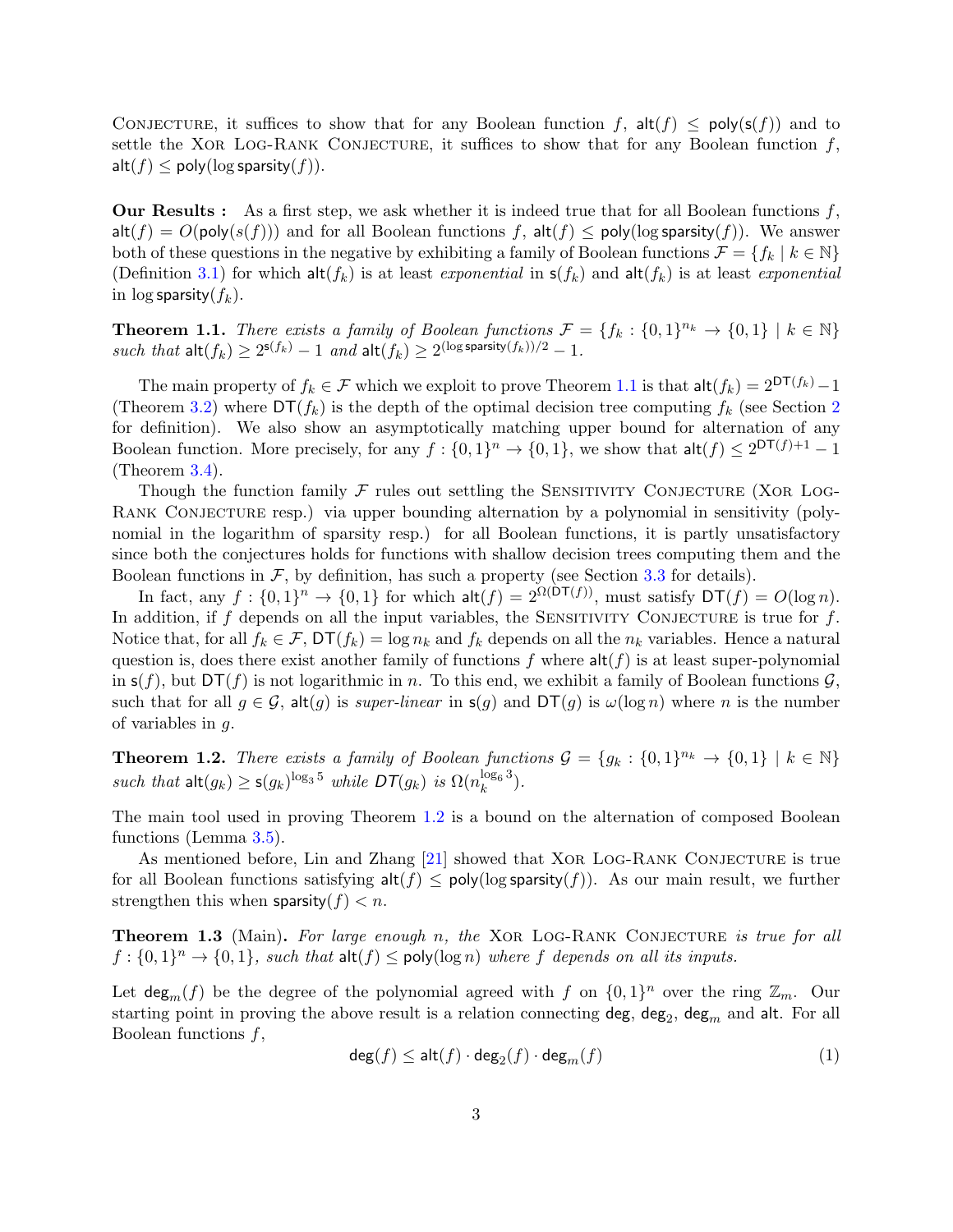We remark that for a special cases, the above bound  $(1)$  on  $\deg(f)$  is known to be true. For instance, if f is a monotone, it can be shown<sup>[1](#page-3-1)</sup> that  $\deg(f) \leq \deg_2(f)^2$ . However, there are functions of large alternation where  $\deg_2(f)$  is constant while  $\deg(f)$  is n (for instance, parity on n bits). Hence, we cannot upper bound degree by  $\mathbb{F}_2$ -degree in general but Eq. [\(1\)](#page-2-2) (for  $m = 2$ ) says that we can indeed upper bound  $\deg(f)$  by  $\deg_2(f)$  using  $\text{alt}(f)$ . This case  $(m = 2)$  is implicit in [\[21\]](#page-16-9). We now give three further applications of Eq. [\(1\)](#page-2-2) (see Section [5\)](#page-12-0).

As our first application, we show that using a related result due to Gopalan et al. [\[12\]](#page-15-9) and Eq. [\(1\)](#page-2-2) (with  $m = 2$ ), all Boolean functions of bounded alternation ( $\text{alt}(f) = O(1)$ ) must have  $\text{deg}_2(f) =$  $\Omega(\log n)$  (see Corollary [5.1](#page-12-1) for a generalization).

As a second application, we show that Boolean functions with bounded alternation have high sparsity. Kulkarni and Santha [\[19\]](#page-16-8) had studied the relation between log sparsity(f) and deg(f) in the case of restricted families of monotone functions and asked if they are linearly related in the case of monotone functions. In this direction, we show the following lower bound for  $\log_2$  sparsity $(f)$ in terms of  $deg(f)$ .

<span id="page-3-2"></span>**Theorem 1.4.** For Boolean functions f with  $\text{alt}(f) = O(1)$ ,  $\log$  sparsity $(f) = \Omega(\sqrt{\deg(f)})$ .

As a third application, we observe that Eq. [\(1\)](#page-2-2) implies an improved upper bound for influence (denoted by  $I[f]$ , see Section [2](#page-3-0) for a definition) to  $\deg_2(f)^2 \cdot \text{alt}(f)$ . This improves the result of Guo and Komargodski [\[14\]](#page-15-10) who showed that  $I[f] = O(\mathsf{alt}(f)\sqrt{n})$ , thus giving faster learning algorithms for functions of bounded alternation in the PAC learning model.

## <span id="page-3-0"></span>2 Preliminaries

We introduce the notations and definitions used in this paper. All logarithms are to the base 2 unless otherwise stated. Let  $[n] \stackrel{\text{def}}{=} \{1, 2, \ldots, n\}$ . For  $i \in [n]$ , define  $e_i$  to be the n bit Boolean string with one in  $i^{th}$  location and zero elsewhere. A Boolean function  $f: \{0,1\}^n \to \{0,1\}$  is monotone if  $\forall x, y \in \{0,1\}^n$ ,  $x \prec y \implies f(x) \leq f(y)$ , where  $x \prec y$  iff  $\forall i \in [n], x_i \leq y_i$ . The alternation of a Boolean function is a measure of non-monotonicity of the Boolean function. More precisely, if we define a collection of distinct inputs  $x_0, x_1, x_2 \ldots, x_n \in \{0,1\}^n$  satisfying  $0^n = x_0 \prec x_1 \prec$  $x_2 \prec \cdots \prec x_n = 1^n$  as a *chain* in the Boolean hypercube  $\mathcal{B}_n$  then, alternation of f (denoted by alt(f)) is defined as max {alt(f, C) | C is a chain in  $\mathcal{B}_n$ } where alt(f, C)) is  $|\{i \mid f(x_{i-1}) \neq f(x_i), x_i \in$  $\mathcal{C}, i \in [n]\}.$  Indeed, for a monotone f,  $\mathsf{alt}(f) = 1$ .

By definition, any chain C of a Boolean hypercube  $\mathcal{B}_n$  is maximal and hence is uniquely determined by a permutation  $\sigma \in S_n$  and vice versa. An  $x \in \{0,1\}^n$  belongs to a chain C defined by  $\sigma \in S_n$  iff  $x = 0^n$  or  $x = \bigvee_{i=1}^{wt(x)} e_{\sigma(i)}$  where the OR is taken coordinate wise and  $wt(x)$  is the number of ones in x. If a chain is defined using a permutation  $\sigma$ , we use  $\sigma$  to denote the chain C.

For a Boolean function f on m variables and g on n variables, we denote  $f \circ g$  as a function on mn variables  $\{x_{11}, \ldots, x_{mn}\}$  defined as  $f(g(x_{11}, \ldots, x_{1n}), g(x_{21}, \ldots, x_{2n}), \ldots, g(x_{m1}, \ldots, x_{mn}))$ . We define  $g^{\circ k}$  as the Boolean function on  $n^k$  variables as  $g^{\circ (k-1)} \circ g$  for  $k > 1$  and g for  $k = 1$ .

Given a Boolean function, there always exists a unique  $n$  variable multilinear polynomial over  $\mathbb{R}[x_1,\ldots,x_n]$  such that the evaluation agrees with the function on  $\{0,1\}^n$ . The *degree* of function f is the degree of such a polynomial (denoted by  $deg(f)$ ). If we consider the polynomial to be over

<span id="page-3-1"></span><sup>&</sup>lt;sup>1</sup>When f is monotone, it is known that  $DT(f) \leq s(f)^2$  and  $s(f) \leq deg_2(f)$  (Corollary 5 and Proposition 4 resp., of [\[6\]](#page-15-0)). Proposition 4 of [6] though states that  $s(f) \leq deg(f)$  for any monotone f, the argument is also valid for  $\mathsf{deg}_2(f)$ . Since,  $\mathsf{deg}(f) \le \mathsf{DT}(f)$  (see for instance  $[6]$ ),  $\mathsf{deg}(f) \le \mathsf{deg}_2(f)^2$ .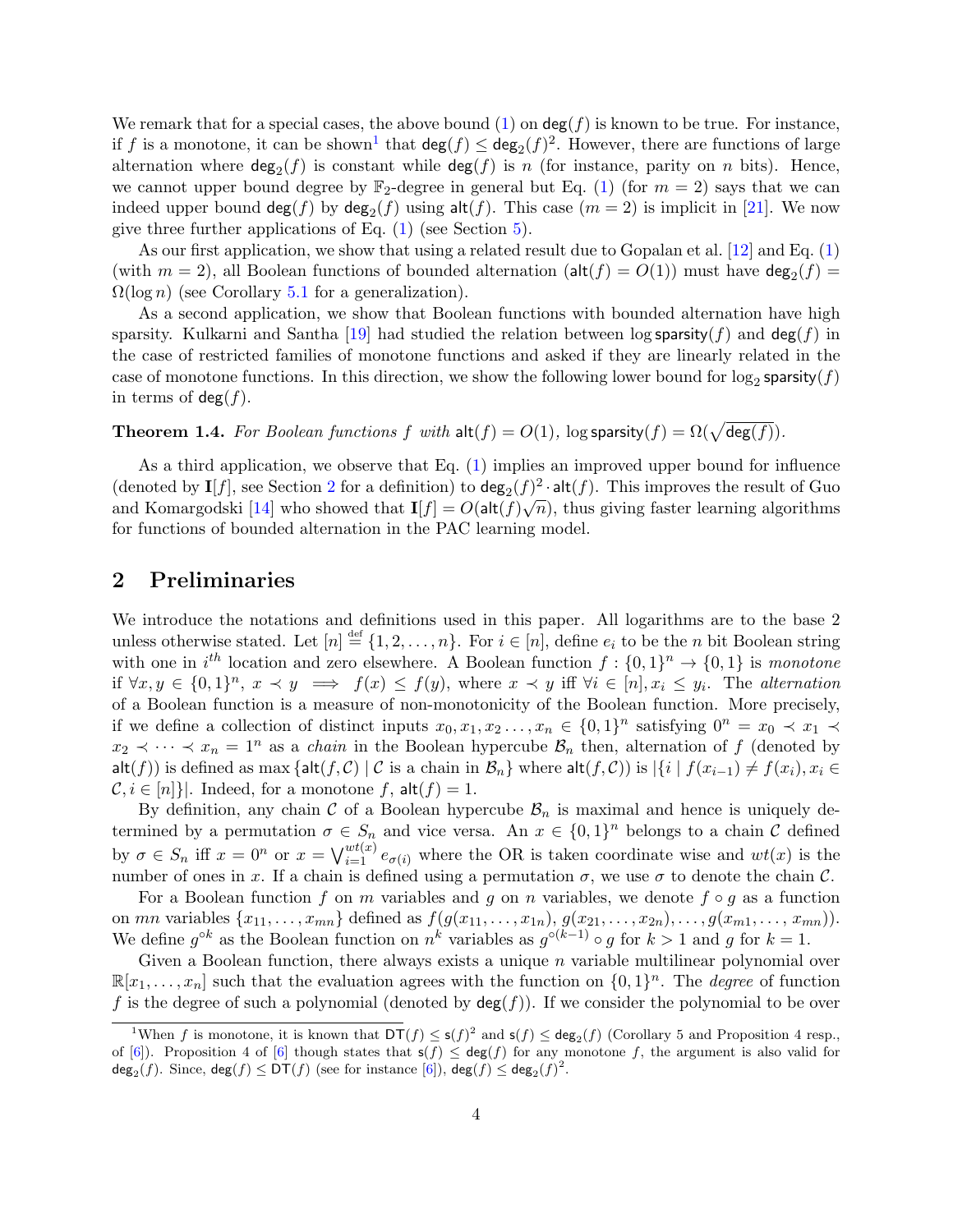$\mathbb{Z}_m[x_1,\ldots,x_n]$  for an integer  $m>1$  instead, we get the  $\mathbb{Z}_m$ -degree of f (denoted by  $\deg_m(f)$ ). If  $m = 2$ , it is the  $\mathbb{F}_2$ -degree of f (denoted by  $\deg_2(f)$ ).

A deterministic Boolean decision tree is a rooted tree where the leaves are labeled 0 or 1 and non-leaf nodes labeled by a variable having two outgoing edges (corresponding to the value taken by the variable). A decision tree is said to compute a Boolean function  $f$ , if for all inputs x, the path from root to the leaf determined by x is labeled  $f(x)$ . Define  $DT(f)$  as the depth of the smallest depth decision tree computing f.

For an  $x, y \in \{0, 1\}^n$ , we denote by  $x \oplus y$ , the input obtained by taking bitwise parity of x and y. For  $B \subseteq [n]$ ,  $e_B$  denotes the characteristic vector of B. For  $f: \{0,1\}^n \to \{0,1\}$  and  $x \in \{0,1\}^n$ , define the sensitivity of f on x (denoted by  $s(f, x)$ ) as  $\{i | f(x \oplus e_i) \neq f(x), i \in [n]\}\$ . We define the block sensitivity of f on x (denoted by  $\mathsf{bs}(f,x)$ ) as the size of maximal collection of disjoint non-empty sets  ${B_i}$  where each  $B_i \subseteq [n]$  in the collection satisfy  $f(x \oplus e_{B_i}) \neq f(x)$ . Certificate complexity of f on input x (denoted by  $C(f, x)$ ) is the size of the smallest certificate  $S \subseteq [n]$  such that  $\forall y \in \{0,1\}^n$  with  $y|_{S} = x|_{S} \implies f(y) = f(x)$ . The sensitivity of f (denoted by  $s(f)$ ) is defined as  $\max_{x \in \{0,1\}^n} s(f,x)$ . The *influence* of a Boolean function f (denoted by **I**[f]) is defined as  $\mathbf{E}_{x\in\{0,1\}^n}[s(f,x)]$ . The block sensitivity of f (denoted by  $\mathsf{bs}(f)$ ) is  $\max_{x\in\{0,1\}^n} \mathsf{bs}(f,x)$ . Note that  $\mathbf{I}[f] \leq \mathsf{s}(f) \leq \mathsf{bs}(f)$ . It is also known that  $\mathbf{I}[f] \leq \deg(f) \leq \mathsf{DT}(f)$  (see for instance [\[6\]](#page-15-0)).

For  $x \in \{0,1\}^n$  and  $S \subseteq [n]$ , define  $\chi_S(x) = (-1)^{\sum_{i \in S} x_i}$ . Any  $f : \{0,1\}^n \to \{-1,1\}$  can be uniquely expressed as  $\sum_{S \subseteq [n]} \widehat{f}(S) \chi_S(x)$  where  $\widehat{f}(S) \in \mathbb{R}$ , indexed by  $S \subseteq [n]$ , denotes the Fourier coefficients of f which is  $\frac{1}{2^n} \sum_x f(x) \chi_S(x)$  (see Theorem 1.1, [\[30\]](#page-16-10) for more details). The sparsity of a Boolean function f (denoted by sparsity $(f)$ ) is the number of non-zero Fourier coefficients of f. Observe that we have defined sparsity of a Boolean function only when the range of the function is  $\{-1, 1\}$ . For Boolean functions f whose range is  $\{0, 1\}$ , we define sparsity of f to be the sparsity of the function  $1 - 2f$  (whose range is  $\{-1, 1\}$ ).

## 3 Alternation vs Sensitivity and Alternation vs Logarithm of Sparsity

In this section, we show that there exists a family of function  $\mathcal{F} = \{f_k \mid k \in \mathbb{N}\}\$  with  $\mathsf{alt}(f_k)$  is at least exponential in  $s(f_k)$ ,  $DT(f_k)$  and log sparsity $(f_k)$  respectively (Section [3.1\)](#page-4-0). Complementing this, we show that for any Boolean function f,  $\text{alt}(f)$  can be at most exponential in  $DT(f)$  (Section [3.2\)](#page-6-0). We prove a bound on the alternation of composed Boolean functions and use it to obtain a family of functions with super-linear gap between alternation and sensitivity with large decision tree depth unlike functions in  $\mathcal F$  (Section [3.3\)](#page-7-1).

#### <span id="page-4-0"></span>3.1 Exponential Gaps : Alternation vs Decision Tree Depth

We prove Theorem [1.1](#page-2-0) in this section. We first show that there exists a family of function  $\mathcal{F} =$  ${f_k | k \in \mathbb{N}}$  with alt $(f_k)$  equals  $2^{DT(f_k)} - 1$  (Theorem [3.2\)](#page-5-1). Since for any Boolean function f,  $\mathsf{s}(f) \le \mathsf{DT}(f)$  (see for instance [\[6\]](#page-15-0)), we have,  $\mathsf{alt}(f_k) = 2^{\mathsf{DT}(f_k)} - 1 \ge 2^{\mathsf{s}(f_k)} - 1$  and since for any Boolean function f, log sparsity $(f) \leq 2\deg(f) \leq 2DT(f)$  (for a proof, see Corollary 2.8, [\[33\]](#page-17-5) and Proposition 3.16, [\[30\]](#page-16-10) respectively), we get that for  $f_k$ ,  $\mathsf{alt}(f_k) = 2^{\mathsf{DT}(f_k)} - 1 \ge 2^{0.5 \log \mathsf{sparsity}(f_k)} - 1$ thereby proving Theorem [1.1.](#page-2-0)

Hence, one cannot hope to show that for all Boolean functions  $f$ , alternation is upper bounded polynomially by sensitivity of f or polynomially by logarithm of sparsity of f. We now define our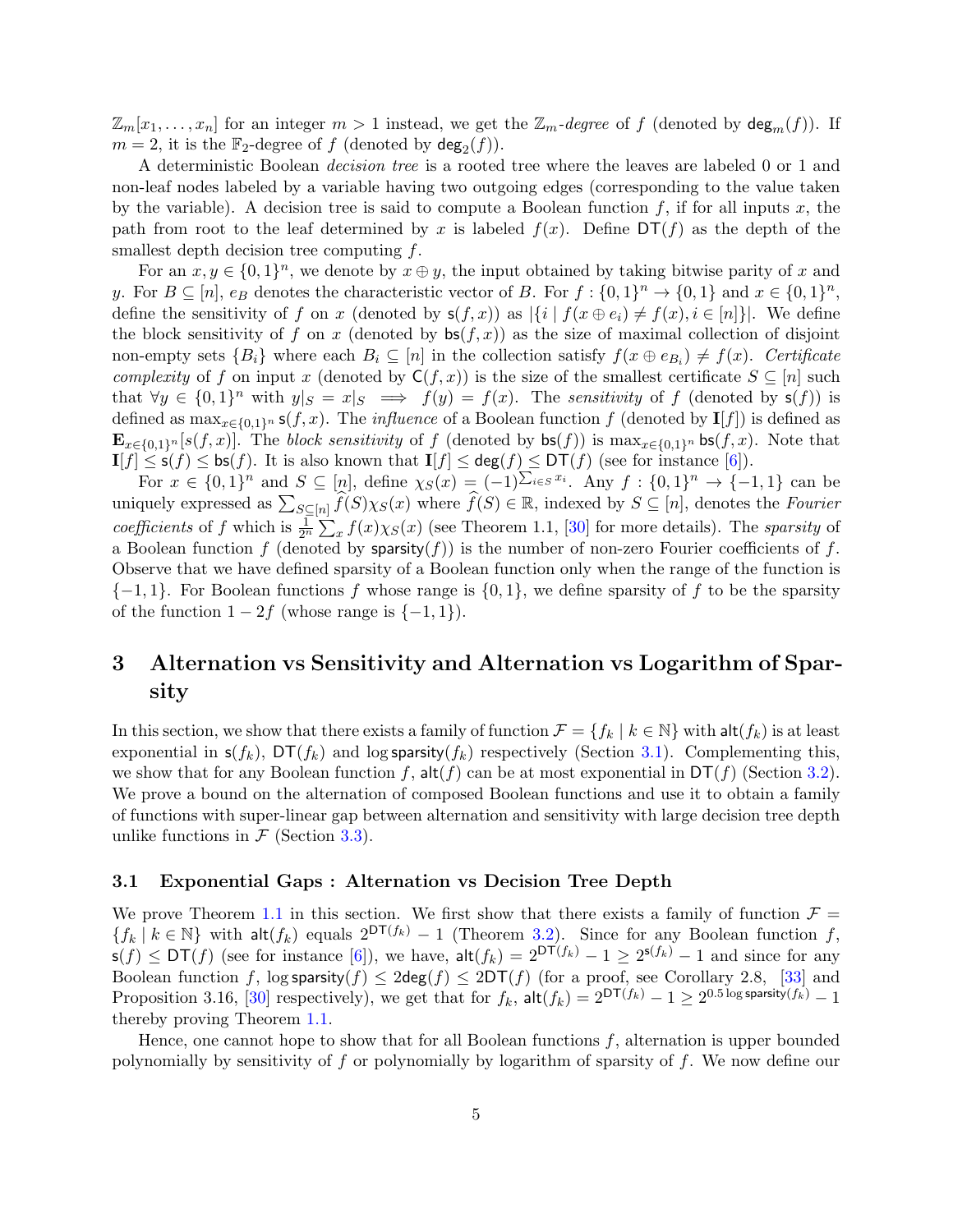<span id="page-5-0"></span>family  ${\mathcal F}$  of Boolean functions.

**Definition 3.1.** Let  $\mathcal{F} = \{f_k \mid k \in \mathbb{N}\}\$ be a family of Boolean functions where for every  $k \in \mathbb{N}$ ,  $f_k: \{0,1\}^{2^k-1} \to \{0,1\}$  is defined by the decision tree which is a full binary tree of depth k with each of the  $2^k - 1$  internal node querying a distinct variable and each of the nodes at level k have left leaf child labeled 0 and right leaf child labeled 1.

By definition,  $DT(f_k) \leq k$ . In fact, we claim that  $DT(f_k) = k$ . To derive this, it suffices to argue that  $\deg(f_k) \geq k$  since  $DT(f) \geq \deg(f)$ . The degree lower bound can be seen as follows. Recall from the preliminaries (Section [2\)](#page-3-0) that the real representation of any Boolean function is unique. Hence, it suffices to show that there is a real representation of  $f$  with a monomial of size k with a non-zero coefficient. A standard way to obtain a real representation is to interpolate the values of f on the  $2^n$  inputs (Section 1.2 in [\[30\]](#page-16-10)). Let  $x_i$  be the left most variable at depth k in the decision tree computing  $f_k$ . In the interpolation, the monomial containing  $x_i$  of length k cannot get canceled by another monomial since  $x_i$  does not appear elsewhere in the decision tree. Hence  $deg(f_k) \geq k$  and this completes the argument implying that  $deg(f_k) = DT(f_k) = k$ .

A Boolean function  $f_3 \in \mathcal{F}$  is described using a decision tree in Fig. [1a.](#page-5-2) We remark that the same family of function has also been used in Gopalan et al. [\[13\]](#page-15-7) to show an exponential lower bound on tree sensitivity (which they introduce as a generalization of sensitivity) in terms of decision tree depth. Note that, in general, lower bound on tree sensitivity need not imply a lower bound on alternation. For instance, the tree sensitivity of Boolean majority function on n bits is  $\Omega(n)$  while alternation is just 1.

<span id="page-5-2"></span>

| $x_j$            | $\Omega_1$                       |          | $\Omega_2$       |                  |                  |           |                  |                             |
|------------------|----------------------------------|----------|------------------|------------------|------------------|-----------|------------------|-----------------------------|
| $\overline{0}$   | $\overline{0}$<br>$\overline{0}$ |          | $\boldsymbol{0}$ | $\mathbf{0}$     | $\overline{0}$   |           | 0                |                             |
| $\boldsymbol{0}$ |                                  |          |                  | $\mathbf{0}$     | $\boldsymbol{0}$ | $\ddotsc$ | $\boldsymbol{0}$ | $\leftarrow y_1$            |
| $\boldsymbol{0}$ |                                  |          |                  | $\overline{0}$   | $\mathbf{0}$     | .         | 0                | $\leftarrow y_2$            |
| $\vdots$         | Chain $\sigma_1$                 |          |                  |                  |                  |           |                  |                             |
|                  |                                  |          |                  | $\overline{0}$   | $\boldsymbol{0}$ |           | $\boldsymbol{0}$ |                             |
| $\boldsymbol{0}$ | $\mathbf 1$<br>1                 | $\cdots$ | 1                | $\boldsymbol{0}$ | $\boldsymbol{0}$ | .         | 0                | $\leftarrow$ y <sub>m</sub> |
|                  |                                  |          |                  |                  |                  |           |                  |                             |
| $\mathbf{1}$     | 1<br>1                           |          | 1                | $\mathbf{0}$     | $\boldsymbol{0}$ | Ω,        | $\vert 0 \vert$  | $\leftarrow y_{m+1}$        |
| $\mathbf{1}$     | 1<br>1                           |          | 1                |                  |                  |           |                  | $\leftarrow$ $y_{m+2}$      |
| $\,1$            | $\mathbf{1}$<br>$\mathbf{1}$     |          | 1                |                  |                  |           |                  |                             |
|                  | Chain $\sigma_2$                 |          |                  |                  |                  |           |                  |                             |
| $\vdots$         |                                  |          |                  |                  |                  |           |                  |                             |
| $\mathbf{1}$     | 1<br>1                           |          | 1                |                  |                  |           |                  |                             |
| $\mathbf{1}$     | 1<br>1                           |          | 1                | 1                | 1                |           | 1                | $\leftarrow$ $y_n$          |

(b) The chain  $\sigma$  constructed in the proof of Theo-rem [3.2.](#page-5-1) Note that  $\Omega_1$  and  $\Omega_2$  need not be contiguous.

Figure 1: Boolean function family exhibiting large alternation in Proof of Theorem [3.2](#page-5-1)

<span id="page-5-1"></span>**Theorem 3.2.** For every  $k \geq 1$ ,  $f_k \in \mathcal{F}$ ,  $\text{alt}(f_k) = 2^{DT(f_k)} - 1$ .

*Proof.* By definition,  $f_k$  is computed by a decision tree of depth k. We show that for  $k \geq 1$ ,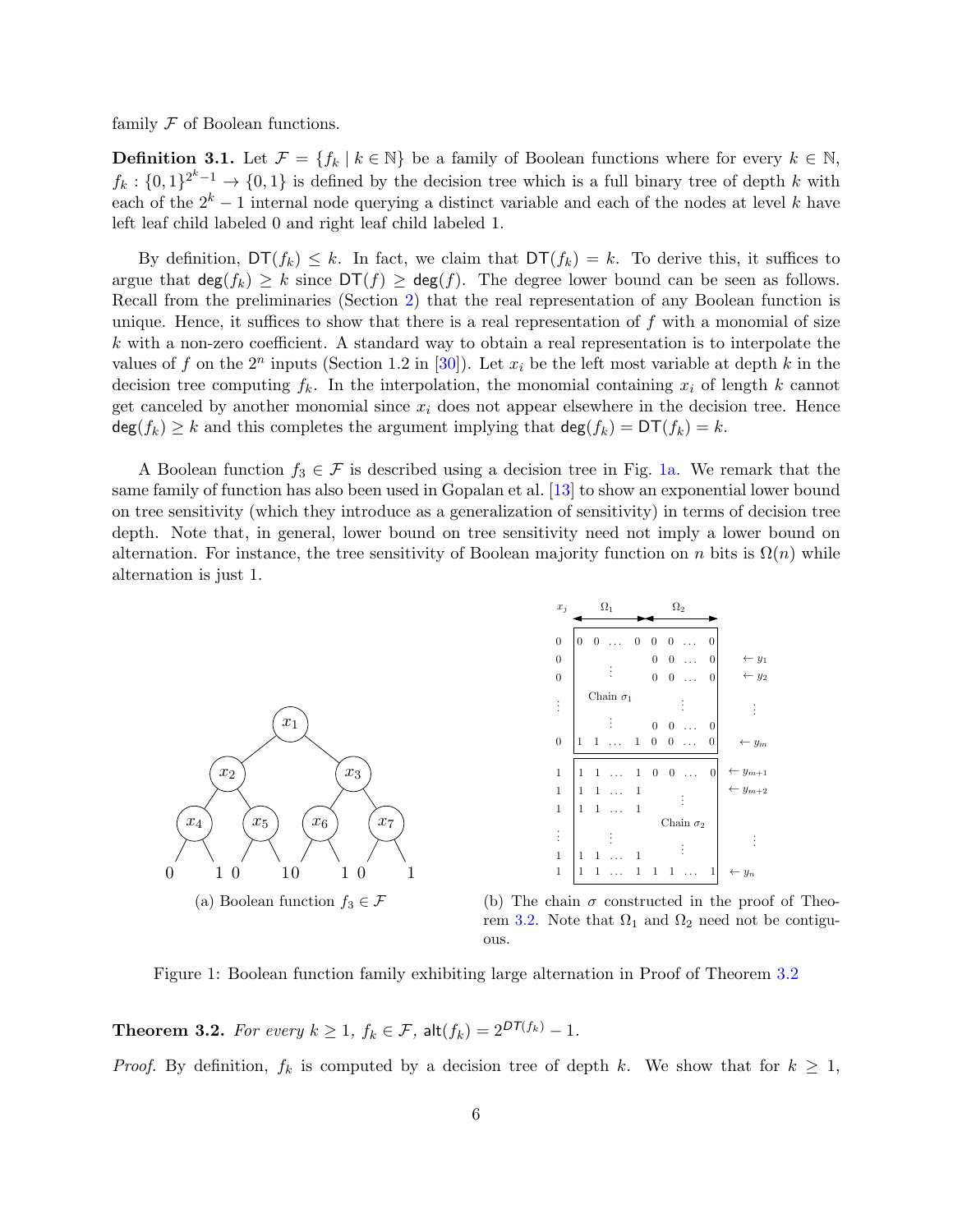$\mathsf{alt}(f_k) \geq 2^k - 1$ . Since  $f_k$  is defined on  $2^k - 1$  variables, we get that  $\mathsf{alt}(f_k) = 2^k - 1$  thereby completing the proof.

Since we need to work with functions whose variable set is not necessarily numbered from 1 to n, we associate bijections (instead of permutations) with chains. For any set  $\Omega$ , let  $B_{\Omega}$  be defined as  $\{\sigma: [|\Omega|] \to \Omega \mid \sigma \text{ is a bijection}\}.$  For a Boolean function f defined on the variables  ${x_{i_1}, x_{i_2}, \ldots, x_{i_n}}$ , let  $var(f)$  be defined as  ${i_1, i_2, \ldots, i_n}$ .

We now show that  $\mathsf{alt}(f_k) \geq 2^k - 1$  by induction on k. For  $k = 1$ , since f depends only on 1 variable the result holds.

Suppose that the result holds for  $f_k \in \mathcal{F}$ . For  $f_{k+1} \in \mathcal{F}$  on  $n = 2^{k+1}-1$  variables  $\{x_1, x_2, \ldots, x_n\}$ , let T be the decision tree (as in Definition [3.1\)](#page-5-0) computing  $f_{k+1}$  of depth  $k+1$  with  $x_i$  being the root variable for some  $j \in [n]$ . Let  $T_1$  and  $T_2$  be the left and right subtree of the root node  $x_j$ . Consider the Boolean function  $f_1$  (resp.  $f_2$ ) computed by the decision tree  $T_1$  (resp.  $T_2$ ). Note that since  $T_1$  and  $T_2$  are obtained from T in this way, by Definition [3.1,](#page-5-0)  $f_1$  and  $f_2$  belongs to  $\mathcal F$ and computes the same function up to variable renaming. Also note that both  $f_1$  and  $f_2$  are on  $m = 2<sup>k</sup> - 1$  variables. Since both  $T_1$  and  $T_2$  are of depth k, by inductive hypothesis,  $\mathsf{alt}(f_1) \geq m$ and  $\mathsf{alt}(f_2) \geq m$ . Using this, we now construct a chain for  $f_{k+1}$  of alternation  $2^{k+1} - 1$ .

Let  $\Omega_1 = var(f_1), \Omega_2 = var(f_2)$ . Let  $\sigma_1 \in B_{\Omega_1}$  and  $\sigma_2 \in B_{\Omega_2}$  be such that  $\mathsf{alt}(f_1, \sigma_1) = 2^k - 1$  and alt $(f_2, \sigma_2) = 2^k - 1$ . We now define a  $\sigma \in B_{var(f)} = B_{\Omega_1 \cup \Omega_2 \cup \{j\}}$  as  $\sigma(i) = \sigma_1(i)$  if  $i \in \{1, 2, \ldots, m\}$ ,  $\sigma(m+1) = j$  and  $\sigma(m+1+i) = \sigma_2(i)$  if  $i \in \{1, 2, ..., m\}$ . By definition,  $\sigma$  is indeed a bijection. The  $\sigma$  obtained is pictorially represented in Fig. [1b](#page-5-2) for clarity of exposition.

We now claim that  $\mathsf{alt}(f, \sigma) = 2^{k+1} - 1$ . To show this, consider the chain corresponding to  $\sigma$ given by  $0^n \prec y_1 \prec \ldots \prec y_m \prec y_{m+1} \prec \ldots \prec y_n = 1^n$  all belonging to  $\{0,1\}^n$ . By definition of  $\sigma$ , for  $i \in [m]$  since  $j^{th}$  bit of  $y_i$  is  $0$ ,  $f(y_i) = f_1(y_i|\Omega_1)$  and for  $i \in \{0\} \cup [m]$ , since  $j^{th}$  bit of  $y_{m+1+i}$  is 1,  $f(y_{m+1+i}) = f_2(y_{m+1+i}|_{\Omega_2})$ . Again by definition of  $\sigma$ , for  $i \in [m]$ ,  $0^m$  along with the elements  $y_i|_{\Omega_1}$  for  $i \in [m]$  (in that order) is a chain witnessing  $f_1$  alternating m times and  $y_{m+1+i}|_{\Omega_2}$ for  $i \in \{0\} \cup [m]$  (in that order) is a chain witnessing  $f_2$  alternating m times. Now observe that  $f(y_m) \neq f(y_{m+1})$ . This is because  $f(y_m)$  is  $f_1$  evaluated on  $x_i = 1$  for all  $i \in \Omega_1$  is the rightmost child of  $T_1$  which is 1 and  $f(y_{m+1})$  is  $f_2$  evaluated on  $x_i = 0$  for all  $i \in \Omega_2$  is the leftmost child of T<sub>2</sub> which is 0. Hence  $\mathsf{alt}(f, \sigma) = \mathsf{alt}(f_1, \sigma_1) + \mathsf{alt}(f_2, \sigma_2) + 1 = 2m + 1 = 2^{k+1} - 1$  completing the induction.  $\Box$ 

In the next section, we show that for any Boolean function  $f$ , we can indeed upper bound alternation of  $f$  by an exponential in decision tree depth of  $f$ .

#### <span id="page-6-0"></span>3.2 Alternation is at most Exponential in Decision Tree Depth

In this section, we show that for all Boolean functions f,  $\text{alt}(f) \leq 2^{DT(f)+1} - 1$ . Markov [\[25\]](#page-16-11) studied a parameter closely related to  $\text{alt}(f)$  defined as *decrease* (denoted by  $\text{dc}(f)$ ) where the definition is same as alternation except that the flips in the chain from 1 to 0 (corresponding to a decrease in the function value) alone are counted. Hence for any Boolean function  $f$ ,  $\text{alt}(f) \in \{2\text{dc}(f) - 1, 2\text{dc}(f), 2\text{dc}(f) + 1\}.$  Markov [\[25\]](#page-16-11) showed the following tight connection between negations needed to compute a Boolean function and its decrease.

<span id="page-6-1"></span>**Theorem 3.3** (Markov [\[25\]](#page-16-11)). Let negs(f) be the minimum number of negations needed in any circuit computing f. Then, for any  $f: \{0,1\}^n \to \{0,1\}$ ,  $\mathsf{ness}(f) = \lceil \log(1 + \mathsf{dc}(f)) \rceil$ .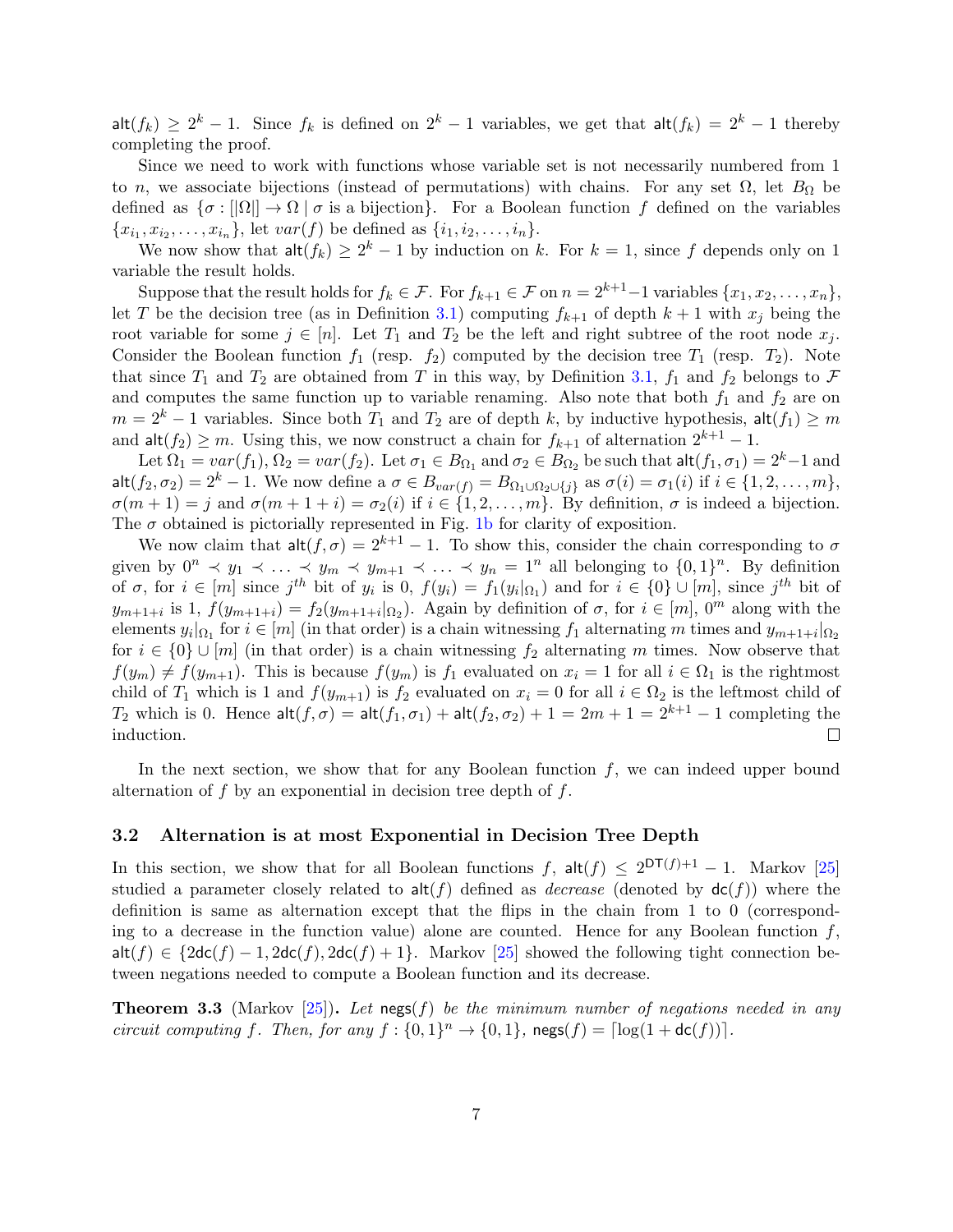We also use the notion of a *connector* for two Boolean functions which is a crucial idea used by Markov in proving the above theorem. A connector of two Boolean functions  $f_0$  and  $f_1$  is a function  $g(b_0, b_1, x)$  on  $n + 2$  bits such that  $g(0, 1, x) = f_0(x)$  and  $g(1, 0, x) = f_1(x)$ . Markov showed the following remarkable bound that  $\mathsf{negs}(g) \leq \max\{\mathsf{negs}(f_0), \mathsf{negs}(f_1)\}$  (for a proof, see Claim 10.11 of Jukna [\[16\]](#page-15-11)). We now prove our result which follows from an inductive application of Theorem [3.3.](#page-6-1)

## <span id="page-7-0"></span>**Theorem 3.4.** For any  $f: \{0,1\}^n \to \{0,1\}$ ,  $\mathsf{alt}(f) \leq 2^{DT(f)+1} - 1$ .

*Proof.* Since  $\mathsf{alt}(f) \leq 2\mathsf{dc}(f) + 1$ , it suffices to show that  $\mathsf{dc}(f) \leq 2^{DT(f)} - 1$ . Proof is by induction on  $DT(f)$ . For  $DT(f) = 1$ , the function depends on at most 1 variable, giving  $dc(f) \leq 1 = 2^{DT(f)} - 1$ . For any f with  $DT(f) \geq 2$  computed by a decision tree T of depth k, let  $x_i$  be the variable queried at the root of T for some  $i \in [n]$ . Define  $f_0$  as f restricted to  $x_i = 0$  and  $f_1$  as f restricted to  $x_i = 1$ . Removing the node  $x_i$  from T gives two decision trees which computes  $f_0$ and  $f_1$  (respectively) giving  $DT(f_0) \le DT(f) - 1$  and  $DT(f_1) \le DT(f) - 1$ . Hence by induction,  $\mathsf{dc}(f_0) \le 2^{\mathsf{DT}(f_0)} - 1 \le 2^{\mathsf{DT}(f)-1} - 1$  and similarly,  $\mathsf{dc}(f_1) \le 2^{\mathsf{DT}(f)-1} - 1$ .

Applying Theorem [3.3,](#page-6-1) we get,  $\mathsf{nego}(f_0) = \lceil \log(\mathsf{dc}(f_0) + 1) \rceil$  (and similarly for  $f_1$ ). Let g be the connector for  $f_0$  and  $f_1$ . Since  $f(x) = x_i \wedge f_1(x) \vee \neg x_i \wedge f_0(x)$ ,  $f(x) = g(\neg x_i, x_i, x)$ . Applying Markov's result on the number of negations needed in computing g, we get  $\mathsf{nego}(f) \leq \mathsf{nego}(g) + 1 \leq \mathsf{map}(g)$  $1+\max\{\mathsf{negs}(f_0),\mathsf{negs}(f_1)\}.$  Since,  $\max\{\mathsf{negs}(f_0),\mathsf{negs}(f_1)\} \leq \left\lceil \log(2^{\mathsf{DT}(f)-1}-1+1)\right\rceil$  which is  $DT(f) - 1$ , negs $(f) \le DT(f)$ . Applying Theorem [3.3,](#page-6-1) on f completes the induction.  $\Box$ 

Note that for the family of functions  $\mathcal{F}$ , Theorem [3.2](#page-5-1) shows that the above result is asymptotically tight. In Appendix  $A.1$ , we present a simpler proof of a slightly weaker result (in terms of an additive constant) that for all  $f$ ,  $\mathsf{alt}(f) \leq 2^{\mathsf{DT}(f)+1} + 1$ .

#### <span id="page-7-1"></span>3.3 Super Linear Gaps Between Alternation and Sensitivity

In this section, we exhibit a family of functions with a super-linear gap between alternation and sensitivity with high decision tree depth. We start by giving a motivation for this study.

In Section [3.1,](#page-4-0) we showed the existence of a family  $\mathcal F$  of Boolean functions with alternation at least exponential in sensitivity and alternation is at least logarithm of sparsity. Hence this family  $\mathcal F$  rules out the possibility of upper bounding alternation by a polynomial sensitivity or a polynomial in logarithm of sparsity for all Boolean functions which would have settled the Sensitivity CONJECTURE and XOR LOG-RANK CONJECTURE by the results of Lin and Zhang [\[21\]](#page-16-9). However, the above mentioned conjectures holds true for the family  $\mathcal F$  since they have shallow decision trees computing them.

Sensitivity Conjecture is true for all  $f_k \in \mathcal{F}$ : To argue this, we first observe that as  $f_k$ depends on all its inputs,  $s(f_k) = \Omega(\log n_k)$  [\[31\]](#page-16-2). Hence we can conclude that  $DT(f_k) = O(s(f_k)).$ Since  $\deg(f_k) \leq DT(f_k)$  (see [\[6\]](#page-15-0)), we get  $\deg(f_k) = O(s(f_k))$ . Note that, this argument is valid for any function f that depends on n variables, and  $DT(f) = O(\log n)$ .

XOR Log-Rank Conjecture is true for all  $f_k \in \mathcal{F}$ : Let  $T_k$  be the decision tree computing  $f_k$ (as per Definition [3.1\)](#page-5-0). Consider the Fourier expansion of  $f_k: \{0,1\}^{n_k} \to \{-1,1\}$  given by,

$$
f_k(x) = \sum_{a \in \{0,1\}^k} val(\ell_a) \prod_{i_j \in var(\ell_a)} \frac{1 + (-1)^{x_{i_j}} (-1)^{a_j}}{2}
$$

$$
= \frac{-1}{2^k} \sum_{a \in \{0,1\}^k} val(\ell_a) \sum_{S \subseteq var(\ell_a)} \chi_S(x) \prod_{j : i_j \in S} (-1)^{a_j}
$$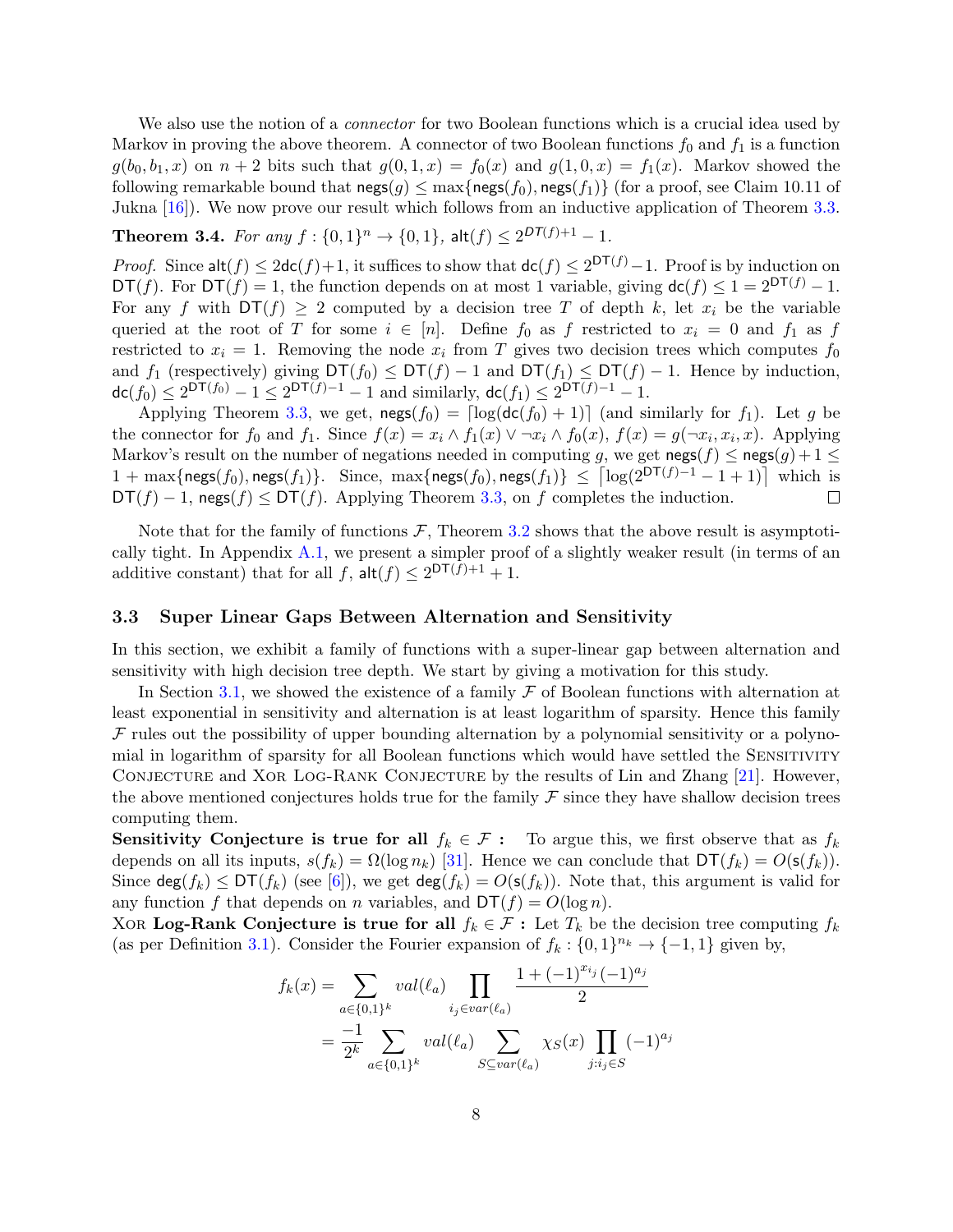where, for the leaf  $\ell_a$  of  $T_k$ ,  $a \in \{0,1\}^k$  is the value taken by the variables with indices  $var(\ell_a)$  $\{i_1, i_2, \ldots, i_k\}$  in the path to  $\ell_a$  and  $val(\ell_a) \in \{-1, 1\}$  is the value of  $f_k$  on the input a. For  $a, b \in \{0,1\}^k$ , if  $a \neq b$  then  $var(\ell_a) \neq var(\ell_b)$  as the variable set in each path of  $T_k$  are different. Hence  $\chi_S(x)$  for  $S = var(\ell_a)$  is never canceled in the above expansion thereby concluding that sparsity $(f_k) \ge 2^k$ . Since  $\mathsf{DT}(f_k) = k$ , we have  $\mathsf{DT}(f_k) \le \log$  sparsity $(f_k)$ . Using the fact that for any Boolean function f,  $\mathsf{CC}_{\oplus}(f) \leq 2\mathsf{DT}(f)$  [\[26\]](#page-16-7),  $\mathsf{CC}_{\oplus}(f_k) = O(\log \mathsf{sparsity}(f_k))$  thereby concluding that XOR LOG-RANK CONJECTURE is true for all  $f_k \in \mathcal{F}$ .

As stated before, the key property of  $f \in \mathcal{F}$  due to which both the conjectures are true is that the decision tree complexity of  $f \in \mathcal{F}$  is logarithmic in the number of variables of f. In fact for any  $f: \{0,1\}^n \to \{0,1\}$  which satisfies  $\mathsf{alt}(f) \geq 2^{\mathsf{DT}(f)}$  must have  $\mathsf{DT}(f) = O(\log n)$  as  $\mathsf{alt}(f) \leq n$ . Hence, we ask if there exists a family of functions f where  $\text{alt}(f)$  grows faster than  $\textbf{s}(f)$  but  $DT(f)$ is not very small.

#### Super-linear Gap between Alternation and Sensitivity :

In the rest of this section, we answer this question by exhibiting a family of Boolean functions  $\mathcal{G} = \{g_k : \{0,1\}^{n_k} \to \{0,1\} \mid k \in \mathbb{N}\}\$  with  $\mathsf{alt}(g_k) = \omega(\mathsf{s}(g_k))$  and  $\mathsf{DT}(g_k)$  is  $\Omega(n_k^{\log_6 3})$ . Before proceeding, we show a lower bound on the alternation of composition of two Boolean functions in terms of its alternation.

<span id="page-8-0"></span>**Lemma 3.5.** For any  $g: \{0,1\}^n \to \{0,1\}$ , with  $g(0^n) \neq g(1^n)$  and any  $f: \{0,1\}^m \to \{0,1\}$ ,  $\mathsf{alt}(f \circ g) \geq \mathsf{alt}(f) \cdot \mathsf{alt}(g).$ 

*Proof.* Without loss of generality, assume  $g(0^n) = 0$  and  $g(1^n) = 1$  (otherwise work with  $\neg g$  as  $\mathsf{alt}(g) = \mathsf{alt}(\neg g)$ . Let  $A = (0^n = z_0 \prec z_1 \prec \cdots \prec z_n = 1^n)$  be a chain on  $\{0,1\}^n$  such that the alternation of g is maximum. Consider any maximum alternation chain of f and let  $\sigma$  be the permutation associated with the chain. We exhibit a chain  $B = (y_0, y_1, \ldots, y_{nm})$  on  $\{0, 1\}^{nm}$  with  $\text{alt}(f) \cdot \text{alt}(g)$  many alternations. The idea is to glue m copies of A which are appropriately separated in a way such that for every flip of f,  $f \circ g$  flips  $\mathsf{alt}(g)$  times in the chain B.

We divide inputs in the chain B into m blocks of size n each. We say that for a  $k \in [nm]$ , the input  $y_k \in \{0,1\}^{nm}$  belongs to the block  $b(k)$  if  $b(k) = \lceil \frac{k}{n} \rceil$  $\frac{k}{n}$ . We define the *position* of  $y_k$  in its block,  $pos(k)$ , as n if n | k and (k mod n) otherwise. Hence  $k = (b(k) - 1) \cdot n + pos(k)$ . Let  $y_k = (x_1^k, x_2^k, \ldots, x_m^k)$  where  $x_i^k \in \{0,1\}^n$ . For  $k = 0$ , define  $x_i^k = 0^n$  for all  $i \in [m]$  and for  $k = nm$ , define  $x_i^k = 1^n$  for all  $i \in [m]$ . For the remaining values of k,  $x_i^k$  for  $i \in [m]$  is defined as

$$
x_i^k = \begin{cases} z_n = 1^n & \text{if } i \in \{\sigma(1), \sigma(2), \dots, \sigma(b(k) - 1)\} \text{ and } b(k) \ge 2\\ z_{pos(k)} & \text{if } i = \sigma(b(k))\\ z_0 = 0^n & \text{otherwise} \end{cases}
$$

We can see that  $y_0 = 0^{nm}$  and  $y_{nm} = 1^{nm}$  and for  $k \in [nm]$ , from the above definition,  $y_{k-1} \prec y_k$ as  $\forall i \in [m]$   $x_i^{k-1} \prec x_i^k$ . We now argue that  $f \circ g$  alternates at least  $\mathsf{alt}(f) \cdot \mathsf{alt}(g)$  times in the chain B. Consider the input  $(g(x_1^k), g(x_2^k), \ldots, g(x_m^k))$  to the function f and let  $y_k$  belong to the block  $b(k).$ 

Consider the case when  $b(k) = 1$ . In this case, all of  $x_i^k$  except  $i = \sigma(b(k))$  is  $0^n$ . As long as  $y_k$  stays within the block  $b(k)$ , the input the function f changes its value only at  $x^k_{\sigma(b(k))} = x^k_{\sigma(1)}$ . Since  $g(x_{\sigma(b(k))}^k)$  changes its value  $\mathsf{alt}(g)$  times,  $f \circ g$  will also alternate  $\mathsf{alt}(g)$  times if value of  $f$ changes on flipping location  $\sigma(b)$  in its input.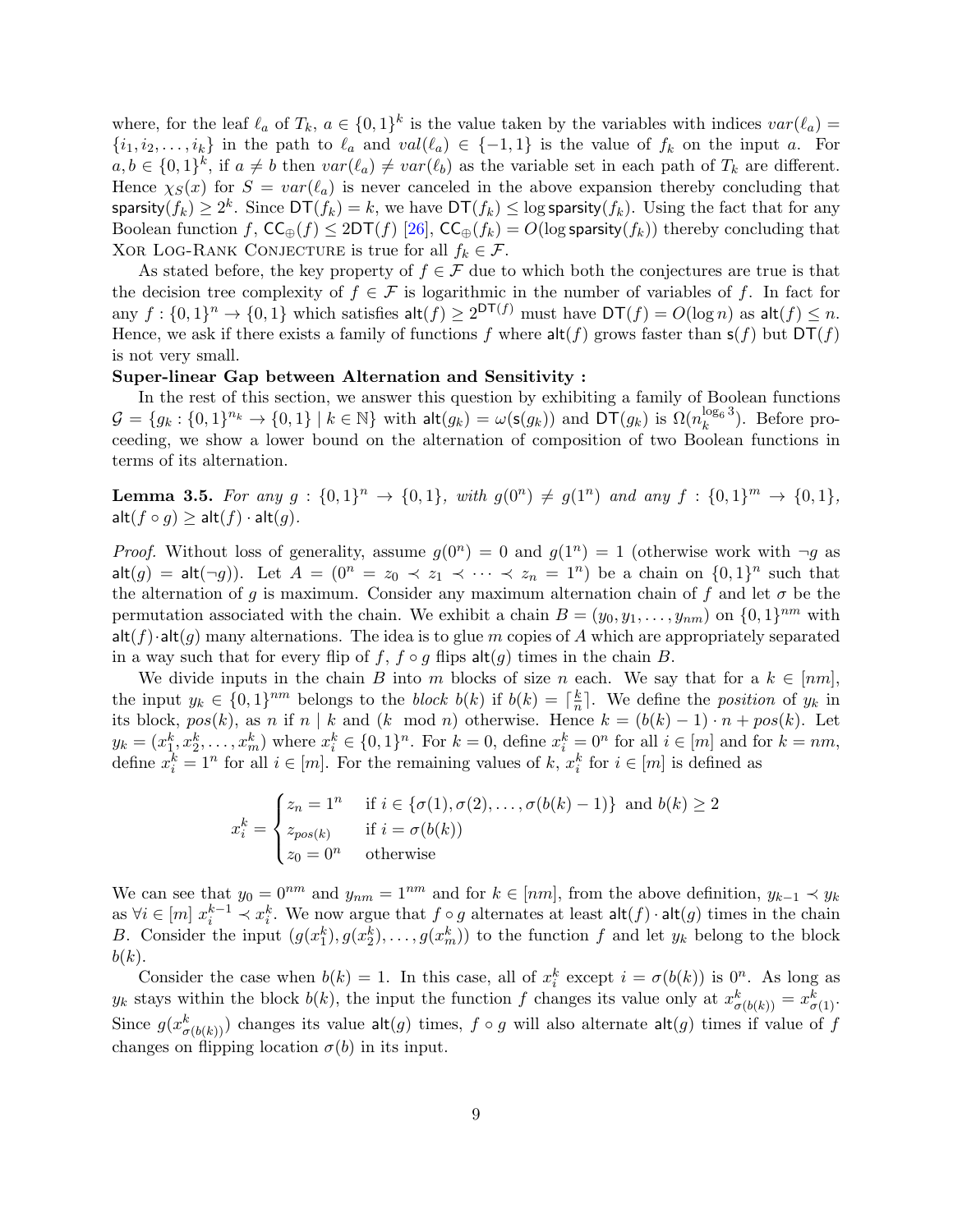For k such that  $b(k) > 1$ , by definition of  $y_k, x_{\sigma(1)}^k, \ldots, x_{\sigma(b(k)-1)}^k$  is  $1^n$  and  $x_{\sigma(b(k)+1)}^k, \ldots, x_{\sigma(m)}^k$  is  $0^n$ . Since  $g(0^n) = 0$  and  $g(1^n) = 1$ , the input to f will be either  $r_1 = \vee_{i=1}^{b(k)} e_{\sigma(i)}$  or  $r_0 = \vee_{i=1}^{b(k)-1} e_{\sigma(i)}$ . Since g alternates  $\text{alt}(g)$  times thereby changing the input to f between  $r_0$  and  $r_1$ ,  $f \circ g$  will also alternate  $\mathsf{alt}(q)$  times if value of f changes on flipping location  $\sigma(b(k))$ .

Thus in both cases, if f alternates once,  $f \circ g$  alternates  $\mathsf{alt}(g)$  in the chain B. Since f alternates alt(f) times on  $\sigma$ ,  $f \circ g$  alternates  $\mathsf{alt}(f) \cdot \mathsf{alt}(g)$  times in the chain B.  $\Box$ 

For  $f = \vee_n$  and g being a parity on m bits for any odd integer m, alt $(f \circ g) \ge mn$  by Lemma [3.5](#page-8-0) while  $\mathsf{alt}(f) \cdot \mathsf{alt}(g) = m$ . Thus, in general, it is not true that  $\mathsf{alt}(f \circ g) \leq \mathsf{alt}(f) \cdot \mathsf{alt}(g)$  and hence Lemma [3.5](#page-8-0) is not tight. Using Lemma [3.5,](#page-8-0) we prove the following Corollary.

<span id="page-9-0"></span>Corollary 3.6. For any  $h: \{0,1\}^n \to \{0,1\}$ , with  $h(0^n) \neq h(1^n)$ , for any  $k \geq 2$ , alt $(h^{\circ k}) \geq \mathsf{alt}(h)^k$ .

*Proof.* By induction on k. For  $k = 2$ , applying Lemma [3.5](#page-8-0) with  $f = g = h$ , we get that  $\mathsf{alt}(h \circ h) \ge$ alt $(h)^2$ . Now for  $k > 2$ , applying Lemma [3.5](#page-8-0) with  $f = h^{\circ k-1}$  and  $g = h$  and by inductive hypothesis,  $\mathsf{alt}(h^{\circ k-1} \circ h) \geq \mathsf{alt}(h^{\circ k-1}) \cdot \mathsf{alt}(h) \geq \mathsf{alt}(h)^{k-1} \cdot \mathsf{alt}(h). \ \ \mathsf{Hence} \ \ \mathsf{alt}(h^{\circ k}) = \mathsf{alt}(h^{\circ k-1} \circ h) \geq \mathsf{alt}(h)^k.$ 

We use Corollary [3.6](#page-9-0) to exhibit a family of Boolean functions for which alternation is superlinear in sensitivity.

**Theorem [1.2](#page-2-1)** There exists a family of Boolean functions  $\mathcal{G} = \{g_k : \{0,1\}^{n_k} \to \{0,1\} \mid k \in \mathbb{N}\}\$ such that  $\mathsf{alt}(g_k) \ge \mathsf{s}(g_k)^{\log_3 5}$  while  $\mathsf{DT}(g_k)$  is  $\Omega(n_k^{\log_6 3})$ .

*Proof.* Consider the address function  $\text{ADDR}_t: \{0,1\}^{t+2^t} \to \{0,1\}$  defined as  $\text{ADDR}_t(x_1, x_2, \ldots, x_t,$  $y_0y_1, y_2, \ldots, y_{2^t-1}$  =  $y_{int(x_1x_2...x_t)}$  where  $int(x)$  is the integer corresponding to the binary string x. Consider the chain (000000, 001000, 101000, 101010, 111010, 111011, 111111). Since, ADDR<sub>2</sub> changes value 5 times along this chain,  $\text{alt}(\text{ADDR}_2) \geq 5$  while  $\text{s}(\text{ADDR}_2) = 3$ . We consider the family of functions  $\mathcal{G} = \{g_k \mid k \in N\}$  obtained by composing ADDR<sub>2</sub> k times. Since sensitivity of composed function is at most the product of their sensitivity  $[32]$ ,  $\mathsf{s}(g_k) \leq \mathsf{s}(\mathsf{ADDR}_2)^k = 3^k$ . Since  $g_1 = \mathsf{ADDR}_2$ is 0 on all zero input and 1 on all ones input, applying Corollary [3.6,](#page-9-0)  $\mathsf{alt}(g_k) \geq 5^k \geq \mathsf{s}(g_k)^{\log_3 5}$ . Note that  $DT(g_k) = DT(ADDR_2)^k$  (as decision tree depth multiplies under composition [\[32\]](#page-17-0)). Hence  $DT(g_k) = 3^k$  which is  $n_k^{\log_6 3}$  where  $n_k$  is the number of variables of  $g_k$  and hence does not grow logarithmic in  $n_k$ .

**Remark 3.7.** We observe that for the family of functions  $\mathcal{G} = \{g_k : \{0,1\}^{n_k} \to \{0,1\} \mid k \in \mathbb{N}\}\$ of Theorem [1.2,](#page-2-1)  $\log$  sparsity $(g_k) \leq 2\deg(g_k) = 2 \cdot 3^k$  (see Corollary 2.8, [\[33\]](#page-17-5) for a proof of the inequal-ity). In Theorem [1.2,](#page-2-1) we also showed that  $\text{alt}(g_k) \geq 5^k$  which is at least  $(0.5 \log \text{sparsity}(g_k))^{\log_3 5}$ . Hence the same family also exhibits a super-linear gap between  $\text{alt}(g_k)$  and  $\log$  sparsity $(g_k)$ .

## <span id="page-9-2"></span>4 Xor Log-Rank Conjecture for Bounded Alternation Boolean Functions

<span id="page-9-1"></span>In this section, we prove the XOR LOG-RANK CONJECTURE for f when  $\text{alt}(f)$  is at most  $\text{poly}(\log n)$ . Before proceeding, we prove that for all Boolean functions  $f$ ,  $\deg(f) \leq \text{alt}(f)\deg_2(f)\deg_m(f)$ (Eq. [\(1\)](#page-2-2) from Introduction) in Lemma [4.1.](#page-9-1) We remark that the case  $m = 2$  is already observed by Lin and Zhang (Theorem 14,  $[21]$ ).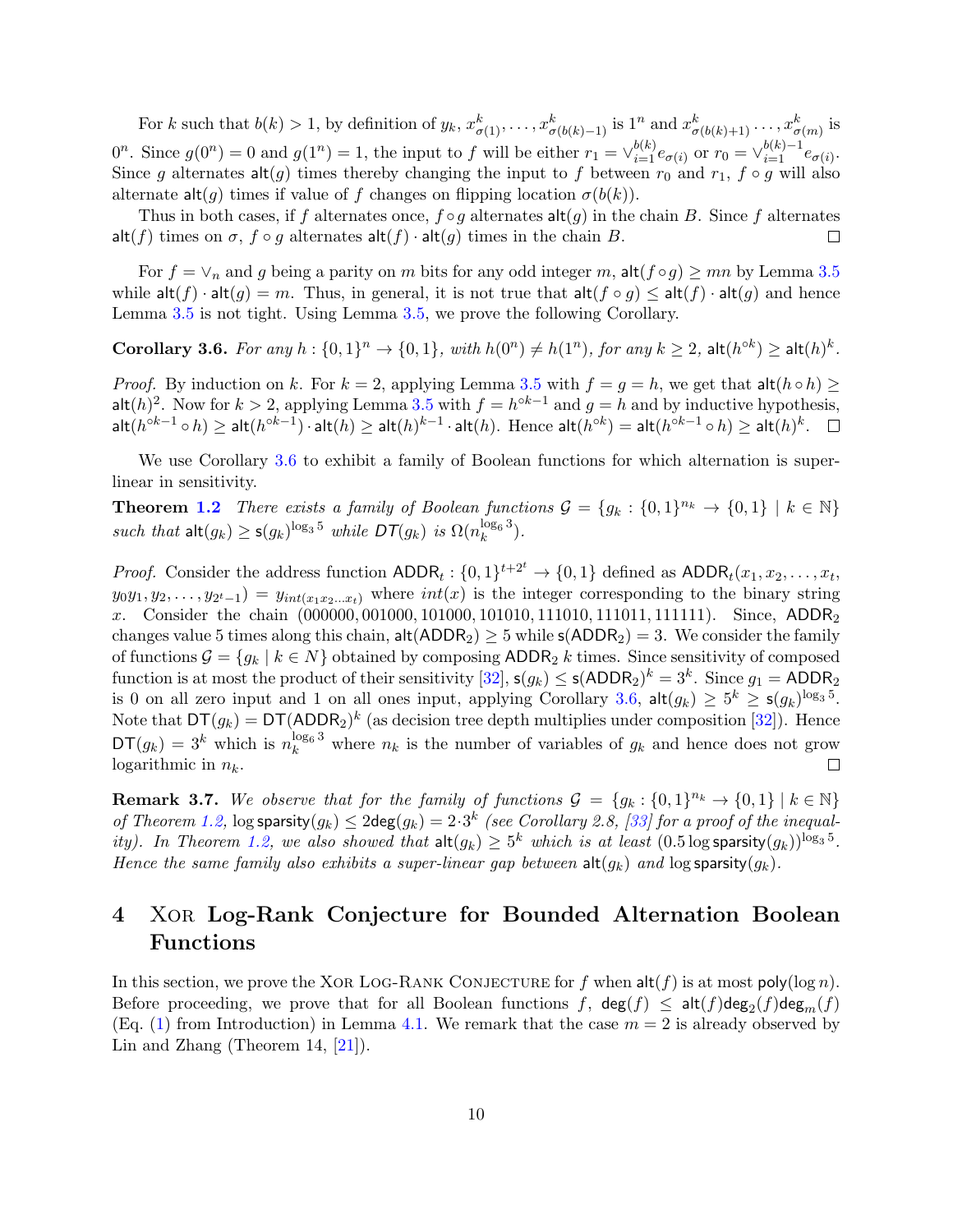**Lemma 4.1.** For any Boolean function  $f: \{0, 1\}^n \to \{0, 1\}$ , and  $m > 1$ ,

$$
\deg(f) \le \mathsf{alt}(f) \cdot \deg_2(f) \cdot \deg_m(f) \tag{1}
$$

Proof. The proof of this lemma closely follows the argument of Lin and Zhang (Theorem 14, [\[21\]](#page-16-9)). Fix any Boolean function f. Buhrman and de Wolf [\[6\]](#page-15-0) showed that given a certificate of f on  $0^n$  of size  $C(f, 0^n)$  and a polynomial representation of f over reals with degree of  $deg(f)$ ,  $DT(f) \leq C(f, 0^n) \cdot deg(f)$ . Their idea is that any certificate of f must set at least one variable in all monomials of maximum degree in the polynomial representation of f. Hence, querying variables in a certificate must reduce the degree of the function by at least once. Observe that the same argument holds even if the polynomials are represented over  $\mathbb{Z}_m$ . Hence  $DT(f) \leq C(f, 0^n) \cdot deg_m(f)$ .

Applying a result of Lin and Zhang, who showed that  $\mathsf{C}(f, 0^n) \leq \mathsf{alt}(f) \mathsf{deg}_2(f)$  (Lemma 12(2) of [\[21\]](#page-16-9)), we get that,  $DT(f) \leq \mathsf{alt}(f) \mathsf{deg}_2(f) \mathsf{deg}_m(f)$ . Observing that  $\mathsf{deg}(f) \leq DT(f)$  (see [\[6\]](#page-15-0)) completes the argument.  $\Box$ 

Applying Lemma [4.1](#page-9-1) with  $m = 2$ , we have for any Boolean function f,

<span id="page-10-0"></span>
$$
\deg(f) \le \mathsf{alt}(f) \cdot \deg_2(f)^2 \tag{2}
$$

As mentioned above, bound Eq. [\(2\)](#page-10-0) on deg is implicit in the result of [\[21\]](#page-16-9). Recently, Li and Sun showed that  $\deg(f) = O(\text{alt}(f)\deg_m(f)^2)$  (Theorem 2, [\[20\]](#page-16-12)) implying that Eq. [\(2\)](#page-10-0) holds not just for  $m = 2$  but for all integers m.

We now proceed to prove the main result of this section. As a first step towards showing  $\mathsf{alt}(f) \le \mathsf{poly}(\log n)$  implies that the XOR LOG-RANK CONJECTURE holds for f, we prove the following bound on the weighted average of the Fourier coefficients, weighted by the number of elements.

<span id="page-10-2"></span>**Proposition 4.2.** For an  $f: \{0,1\}^n \to \{-1,1\}$  that depends on all its inputs,  $\sum_S |\widehat{f}(S)||S| \geq n$ .

*Proof.* It suffices to show that for every  $i \in [n]$ ,  $\sum_{S:i\in S} |f(S)| \geq 1$ . Fix an  $i \in [n]$ . Since

 $\mathbf{I}$ 

$$
f(x) = \sum_{S} \hat{f}(S)\chi_{S}(x) = \sum_{S \subseteq [n] \setminus \{i\}} (\hat{f}(S) + \hat{f}(S \cup \{i\})(-1)^{x_i}) \prod_{j \in S} (-1)^{x_j}
$$

for any  $S \subseteq [n] \setminus \{i\}$  and  $b \in \{0,1\}$ ,  $\widehat{f(x_{i}=b)}(S) = \widehat{f}(S) + (-1)^{b} \cdot \widehat{f}(S \cup \{i\})$ . Hence we conclude that for any  $x, f_{x_i=0}(x) - f_{x_i=1}(x) = \sum_{S \subseteq [n] \setminus \{i\}} 2 \widehat{f}(S \cup \{i\}) \prod_{j \in S} (-1)^{x_j}$ . Now taking absolute values on both sides and applying triangle inequality,

$$
\left|\frac{f_{x_i=0}-f_{x_i=1}}{2}\right| = \left|\sum_{S \subseteq [n] \setminus \{i\}} \widehat{f}(S \cup \{i\}) \prod_{j \in S} (-1)^{x_j}\right| \le \sum_{S \subseteq [n] \setminus \{i\}} \left|\widehat{f}(S \cup \{i\})\right|
$$

Since f is sensitive at i on some input  $a \in \{0,1\}^n$ , for the input a' obtained by removing i<sup>th</sup> bit from  $a, |f_{x_i=0}(a') - f_{x_i=1}(a')| = 2$  implying  $\sum_{S:i\in S} |\widehat{f}(S)| \ge 1$  by the above equation which completes the proof.

We show that for Boolean functions f with range as  $\{0, 1\}$ , if  $\mathsf{alt}(f) \le \mathsf{poly}(\log n)$ , then  $\mathsf{deg}(f) \le$ poly(log sparsity(f)). This implies that the XOR LOG-RANK CONJECTURE holds<sup>[2](#page-10-1)</sup> for f. As a first

<span id="page-10-1"></span><sup>&</sup>lt;sup>2</sup>Using the facts that  $\mathsf{CC}_{\oplus}(f) \leq 2\mathsf{DT}(f)$  [\[26\]](#page-16-7) and  $\mathsf{DT}(f) \leq \mathsf{deg}(f)^4$  [\[6\]](#page-15-0),  $\mathsf{CC}_{\oplus}(f) = O(\mathsf{deg}(f)^4)$  implying  $\mathsf{CC}_{\oplus}(f) =$  $O({\sf poly}(\log {\sf sparsity}(f)).$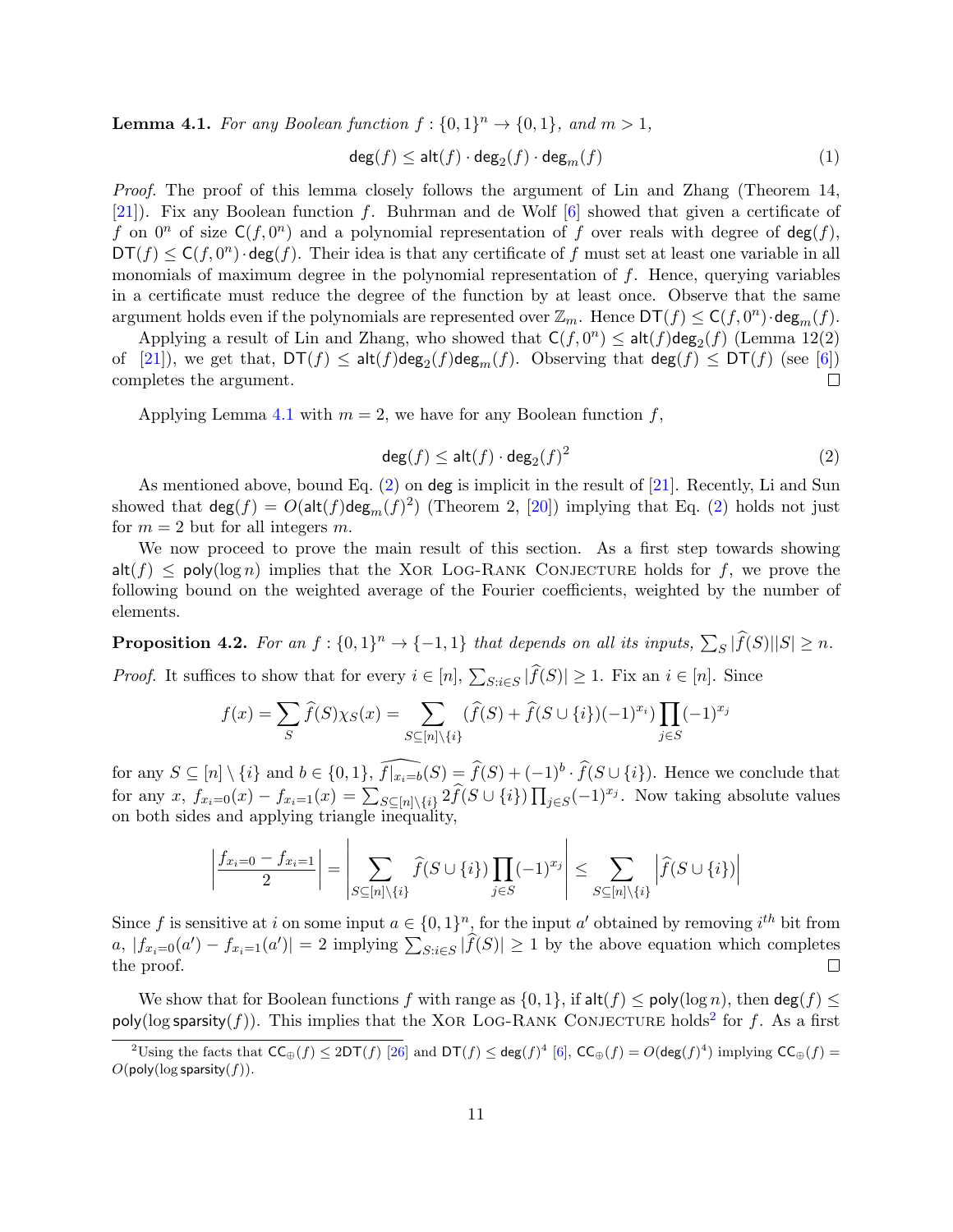step, using Proposition [4.2,](#page-10-2) we show that if  $\deg(f) \leq \text{poly}(\log n)$ , then  $\deg(f) \leq \text{poly}(\log \text{sparsity}(f))$ (Lemma [4.3\)](#page-11-0). We then argue using Eq. [\(2\)](#page-10-0) that  $\text{alt}(f) \le \text{poly}(\log n)$  implies that  $\text{deg}(f) \le$ poly( $\log n$ ) proving Theorem [1.3.](#page-2-3)

<span id="page-11-0"></span>**Lemma 4.3.** For an  $f: \{0,1\}^n \to \{0,1\}$  which depends on all its inputs and for large enough n, if  $\deg(f) \leq (\log n)^c$  for some  $c > 0$ , then  $\deg(f) \leq (\log \text{sparsity}(f))^c$ .

*Proof.* Since the f depends on all the inputs, applying Proposition [4.2](#page-10-2) to  $g(x) = 1 - 2f(x)$ ,  $n \leq$  $\sum_{S} |\widehat{g}(S)||S| \leq \deg(f) \sum_{S} |\widehat{g}(S)| \leq \deg(f) \sqrt{\text{sparsity}(f)}$ . In concluding this, we used the fact that maximum gired index  $|S|$  for which  $\widehat{g}(S) \neq 0$  is  $\deg(f)$  and  $\sum |\widehat{g}(S)| \leq \sqrt{\text{sparsity}(f)}$  (by Cauchy maximum sized index  $|S|$  for which  $\hat{g}(S) \neq 0$  is  $\deg(f)$  and  $\sum_{S} |\hat{g}(S)| \leq \sqrt{\text{sparsity}(f)}$  (by Cauchy-<br>Sebwartz and coarsity(f) = sparsity(g)). Thus  $\deg(f)$  dog(f)  $\geq n$ . Since  $\deg(f) \leq (\log n)^c$  was Schwartz and sparsity $(f)$  = sparsity $(g)$ ). Thus,  $\sqrt{\text{sparsity}(f)}\cdot \text{deg}(f) \ge n$ . Since  $\text{deg}(f) \le (\log n)^c$ , we have  $\sqrt{\text{sparsity}(f)} \ge \frac{n}{\sqrt{\log n}}$  $\frac{n}{(\log n)^c} \geq \sqrt{n}$  for large enough n. Hence  $\deg(f) \leq (\log n)^c \leq (\log \text{sparsity}(f))^c$ .  $\Box$ 

**Theorem [1.3](#page-2-3)** For large enough n, the XOR LOG-RANK CONJECTURE is true for all  $f: \{0,1\}^n \to$  $\{0, 1\}$ , such that  $\mathsf{alt}(f) \le \mathsf{poly}(\log n)$  where f depends on all its inputs.

*Proof.* If  $\deg_2(f) = 1$ , then f is a parity function and the XOR LOG-RANK CONJECTURE holds for f. Hence we can assume that  $deg_2(f) > 1$ . If  $alt(f) \leq deg_2(f)$ , then by Eq. [\(2\)](#page-10-0), we have  $\deg(f) \, \leq \, \deg_2(f)^3 \, \leq \, \log$  sparsity $(f)^3 \,$  (since  $\deg_2(f) \, > \, 1, \, \deg_2(f) \, \leq \, \log$  sparsity $(f) \,$   $[4])$  $[4])$ . Hence the XOR LOG-RANK CONJECTURE holds for f. If  $\mathsf{alt}(f) > \mathsf{deg}_2(f)$ , then by Eq. [\(2\)](#page-10-0),  $\mathsf{deg}(f) <$ alt $(f)^3$ . Since alt $(f) \leq \text{poly}(\log n)$ , we have  $\deg(f) \leq \text{poly}(\log n)$ . Applying Lemma [4.3,](#page-11-0) we get that  $deg(f) \leq poly(log$  sparsity $(f)$ ).  $\Box$ 

**Remark 4.4.** It should be noted that for f satisfying conditions of Theorem [1.3,](#page-2-3) the SENSITIVITY CONJECTURE is true. This is because for f that depends on all its inputs,  $s(f) = \Omega(\log n)$  [\[31\]](#page-16-2) *implying that*  $\text{alt}(f) \le \text{poly}(\log n) \le \text{poly}(s(f))$ . Hence the SENSITIVITY CONJECTURE is true for f by the result of Lin and Zhang  $[21]$ .

We conclude this section, by giving an alternate proof for the result of Lin and Zhang [\[21\]](#page-16-9) that if for all Boolean functions f,  $\mathsf{alt}(f) \le \mathsf{poly}(\log \mathsf{sparsity}(f))$ , then the XOR LOG-RANK CONJECTURE is true by making use of the bound [\(2\)](#page-10-0) on  $\deg(f)$ . Then, we give a trade-off between sensitivity and sparsity of Boolean functions.

**Theorem 4.5.** For any Boolean function  $f$  if  $alt(f) \leq (log$  sparsity $(f)$ <sup>c</sup> then XOR LOG-RANK CONJECTURE holds.

*Proof.* For any Boolean function f with  $\mathsf{alt}(f) \leq (\log \mathsf{sparsity}(f))^c$  we have the following exhaustive cases.

- [Case 1 : alt $(f) = 1$ ] : When alt $(f) = 1$ , f is unate. Hence the XOR LOG-RANK CONJECTURE holds due to the result of [\[26\]](#page-16-7).
- [Case 2:  $deg_2(f)$  is constant ]: When  $deg_2(f)$  is constant, the XOR LOG-RANK CONJECTURE holds due to the result of  $[34]$ .
- [Case  $3: 1 < \mathsf{alt}(f) < \mathsf{deg}_2(f)$  ]: For this case, when  $\mathsf{alt}(f) < \mathsf{deg}_2(f)$ , by Eq. [\(2\)](#page-10-0),  $\mathsf{deg}(f) \le$  $\deg_2(f)^3$  which is upper bounded by  $(\log$  sparsity $(f))^3$  (since  $\deg_2(f) > 1$ ,  $\deg_2(f) \leq \log$  sparsity $(f)$  [\[4\]](#page-15-12)). Thus  $\deg(f) \leq (\log \text{sparsity}(f))^3$ . On the other hand,  $\mathsf{CC}_{\oplus}(f) \leq 2\mathsf{DT}(f)$  [\[26\]](#page-16-7). Also it is known that  $\mathsf{DT}(f) \leq \mathsf{deg}(f)^4$  [\[6\]](#page-15-0). Hence  $\mathsf{CC}_{\oplus}(f) = O(\mathsf{deg}(f)^4)$  giving  $\mathsf{CC}_{\oplus}(f) = O((\log \mathsf{sparsity}(f))^{12})$ .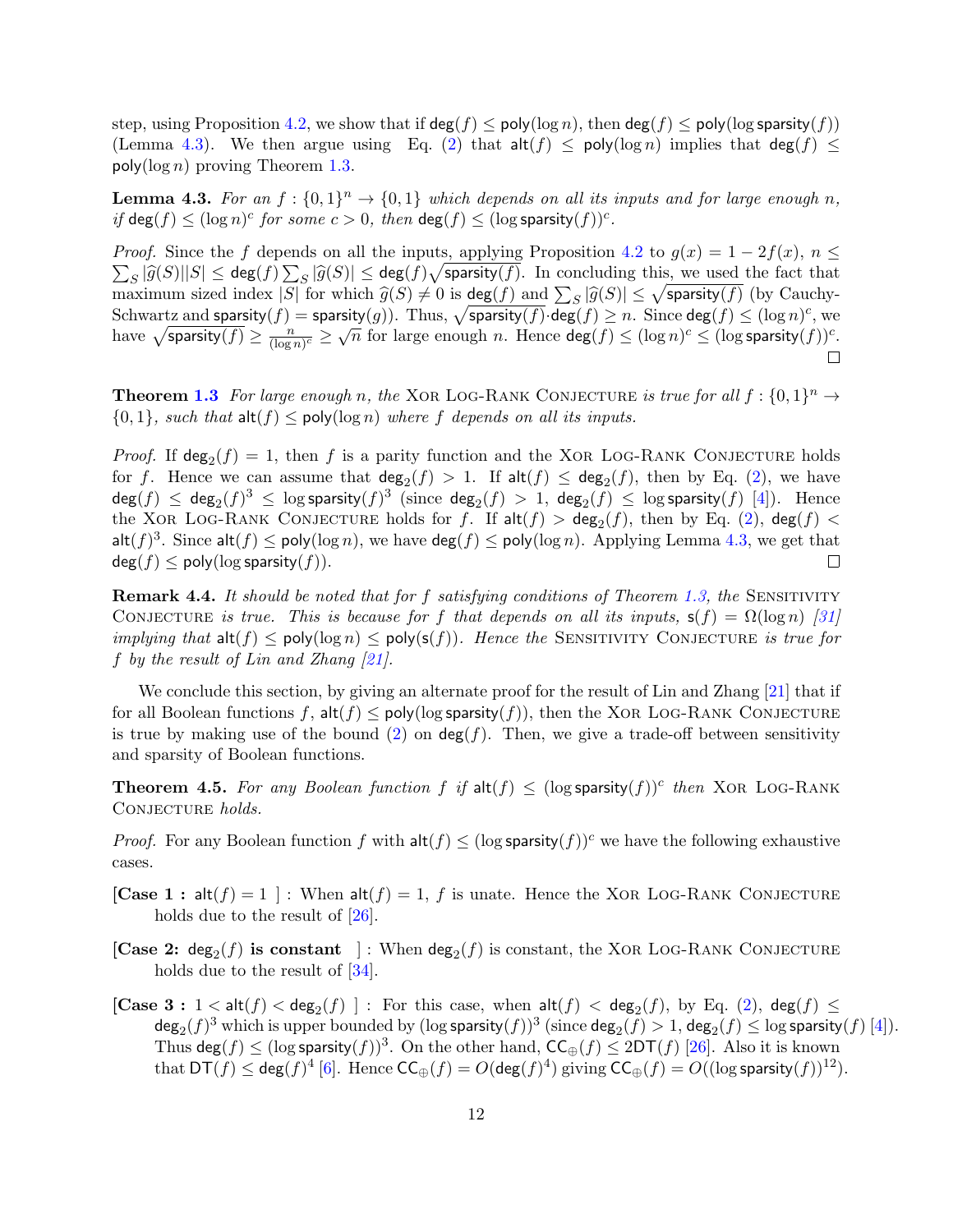$[\textbf{Case 4}: \text{deg}_{2}(f) \leq \text{alt}(f) \leq (\log \text{sparsity}(f))^c]$  : we have  $\mathsf{CC}_{\oplus}(f) = O(\text{deg}(f)^{\ell}) \leq O(\text{alt}(f)^{3\ell})$ where the last inequality follows by Eq. [\(2\)](#page-10-0) in this case. By assumption, log sparsity( $f$ )  $\geq$  $alt(f)^{1/c}$ . Thus  $\mathsf{CC}_{\oplus}(f) = O(\log \mathsf{sparsity}(f))^{3\ell/c})$ .

From Proposition [4.2,](#page-10-2) we derive a trade-off between sensitivity and sparsity of Boolean functions. **Corollary 4.6.** For any Boolean function f which depends on all its n bits,  $s(f)\sqrt{\text{sparsity}(f)} \geq n$ . *Proof.* Applying Cauchy-Schwartz inequality to  $\sum_{S} |f(S)||S| \geq n$  from Proposition [4.2,](#page-10-2) we get

 $\Box$ 

$$
\sum_S |\widehat{f}(S)||S| \leq \sqrt{\sum_S |S|^2 \widehat{f}(S)^2 \cdot \text{sparsity}(f)} \leq \mathsf{s}(f) \sqrt{\text{sparsity}(f)}
$$

The last inequality follows since  $\sum_{S} |S|^2 \widehat{f}(S)^2 = \frac{1}{2^n} \sum_{x} s(f,x)^2 \leq s(f)^2$  (see Exercise 2.20 [\[30\]](#page-16-10)).  $\Box$ 

## <span id="page-12-0"></span>5 Three Further Applications of the deg vs deg<sub>2</sub> Relation

We showed that for all Boolean functions  $f$ ,  $\deg(f) \leq \text{alt}(f) \text{deg}_2(f)^2$  (Eq. [\(2\)](#page-10-0)) in Section [4.](#page-9-2) We now give three applications of this result. Firstly, we show that Boolean functions of bounded alternation must have  $\mathbb{F}_2$  degree  $\Omega(\log n)$ . Secondly, we partially answer a question raised by Kulkarni and Santha [\[19\]](#page-16-8) on the sparsity of monotone Boolean functions by showing a variant of their statement. Thirdly, we observe that Eq. [\(2\)](#page-10-0) improves a bound on  $I[f]$  due to Guo and Komargodski [\[14\]](#page-15-10).

 $\mathbb{F}_2$ -degree of Bounded Alternation Functions : For an n bit monotone Boolean function f, we have  $\deg(f) \leq \deg_2(f)^2$ . If f depends on all its n bits then  $\deg(f) \geq \log n - O(\log \log n)$  [\[29\]](#page-16-0). we nave  $\deg(f) \leq \deg_2(f)$ . If f depends on an its *n* bits then  $\deg(f) \geq \log n - O(\log \log n)$  [23].<br>This implies that for monotone functions,  $\deg_2(f) \geq \Omega(\sqrt{\log n})$ . We now present a short argument improving this bound using Eq. [\(2\)](#page-10-0).

Suppose  $f: \{0,1\}^n \to \{0,1\}$  and it depends on all its input bits. Gopalan et al. [\[12\]](#page-15-9) showed that for any such Boolean function,  $\deg(f) \ge n/2^{\deg_2(f)}$ . Along with Eq. [\(2\)](#page-10-0), this implies that for an  $f$  with  $\mathsf{alt}(f) \leq n^{\epsilon}$  where  $0 < \epsilon < 1$ ,  $\mathsf{deg}_2(f)^2 2^{\mathsf{deg}_2(f)} \geq n^{1-\epsilon}$ . Hence,  $\mathsf{deg}_2(f) \geq (1-\epsilon) \log n 2(\log(\frac{1-\epsilon}{2}))$  $\frac{-\epsilon}{2} \log n$ ). This gives us the following corollary.

<span id="page-12-1"></span>**Corollary 5.1.** Fix any  $0 < \epsilon < 1$ . Let  $f : \{0,1\}^n \to \{0,1\}$  be such that  $\text{alt}(f) \leq n^{\epsilon}$  and it depends on all its inputs. Then,

$$
\deg_2(f) \ge (1 - \epsilon) \log n - O\left(\log \left(\frac{1 - \epsilon}{2} \log n\right)\right).
$$

Hence, Boolean functions whose alternation is at most  $n^{\epsilon}$ , cannot have a constant  $\mathbb{F}_2$ -degree. However, this need not be the case if we allow  $\mathsf{alt}(f)$  to be n (for instance, parity on n bits).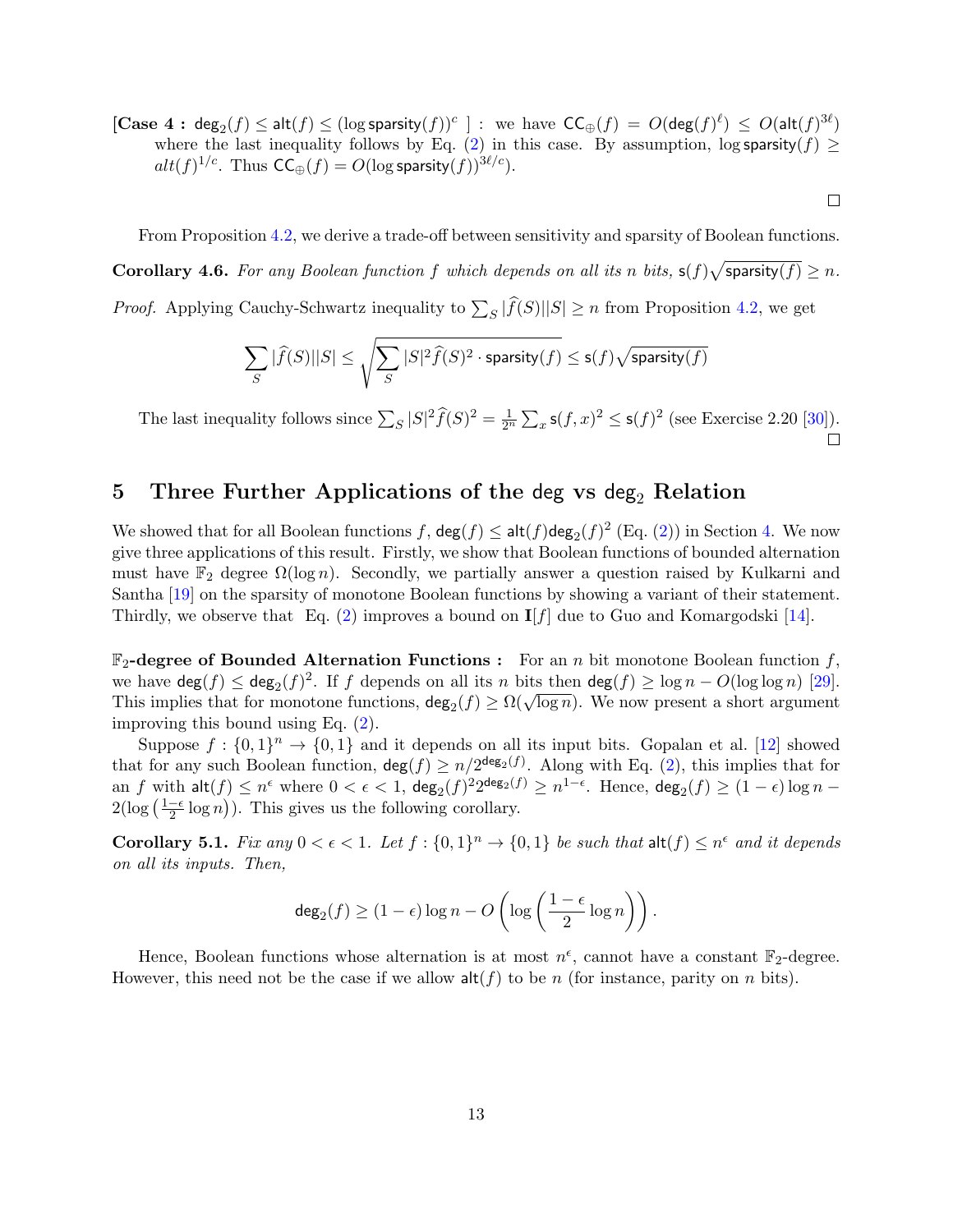Fourier Spectrum for Bounded Alternation Functions : Kulkarni and Santha [\[19\]](#page-16-8) studied certain special Boolean functions which are indicator functions  $f_M$  of a bridgeless matroids M on ground set [n]. While it is known that for any f, log sparsity(f)  $\leq 2 \cdot \text{deg}(f)$  (Exercise 1.11, [\[30\]](#page-16-10)), Kulkarni and Santha showed that this upper bound is asymptotically tight for  $f = f_{\mathcal{M}}$ . They observed that  $f_{\mathcal{M}}$  is a monotone function (by virtue of the underlying support set being a matroid) and asked if a similar statement holds for the general class of monotone Boolean functions. More precisely, they asked whether log sparsity( $f$ ) =  $\Omega(\deg(f))$  for every monotone Boolean function f.

We show that for functions of constant alternation (which includes monotone functions), log sparsity( $f$ ) is relatively large. This can be seen as a variant of the question posed by Kulkarni and Santha.

**Theorem [1.4](#page-3-2)** For Boolean functions f with  $\text{alt}(f) = O(1)$ ,  $\log$  sparsity $(f) = \Omega(\sqrt{\deg(f)})$ .

*Proof.* Observe that for  $deg_2(f) = 1$ , f is parity of constant number of variables or its negation as  $\mathsf{alt}(f) = O(1)$ . Hence the result holds for this case. For  $\deg_2(f) > 1$ , by Eq. [\(2\)](#page-10-0) and the result that  $\deg_2(f) \leq \log$  sparsity $(f)$  when  $\deg_2(f) > 1$  [\[4\]](#page-15-12), we get that  $\deg(f) = O(\deg_2(f)^2) =$  $O(\log \text{sparsity}(f)^2)$ .  $\Box$ 

Note that Theorem [1.4](#page-3-2) does show that logarithm of sparsity of monotone functions is nearly close to the upper bound possible but does not completely settles the question of Kulkarni and Santha.

**Improved Upper Bound for I**[f] : For an n bit Boolean function, the best known upper bound of  $I[f]$  in terms of alt $(f)$  is  $I[f] \leq O(\text{alt}(f)\sqrt{n})$  due to Guo and Komargodski [\[14\]](#page-15-10) using a probabilistic argument. In Appendix [A.2](#page-17-7) we give a simpler proof using a recent characterization of alternation due to Blais et al. [\[5\]](#page-15-13). Since  $I[f] \leq deg(f)$  (Fact 3.7, [\[30\]](#page-16-10)), the bound [\(2\)](#page-10-0) on  $deg(f)$ gives an improvement over the known bound on  $I[f]$  when  $\deg_2(f) < \sqrt[4]{n}$ .

<span id="page-13-0"></span>**Proposition 5.2.** For any  $f: \{0,1\}^n \to \{0,1\}$ ,  $I[f] \leq \mathsf{alt}(f) \cdot \mathsf{deg}_2(f)^2$ .

This immediately gives improved learning algorithms for functions of bounded alternation in the PAC learning model.

Blais et al. [\[5\]](#page-15-13) gave a uniform learning algorithm for the class of functions  $C_t$  computable by circuits with at most t negations that can learn an  $f \in C_t$  from random examples with error  $\epsilon > 0$ in time  $n^{O(2^t\sqrt{n})/\epsilon}$  where  $t \leq O(\log n)$ . In terms of alternation, the runtime is  $n^{O(\text{alt}(f)\sqrt{n})/\epsilon}$ . The main tool used in this area is the low degree learning algorithm due to Linial, Mansour and Nisan [\[22\]](#page-16-13) using which the following result is derived in [\[30\]](#page-16-10).

<span id="page-13-1"></span>**Lemma 5.3** (Corollary 3.22 and Theorem 3.36, [\[30\]](#page-16-10)). For  $t \ge 1$ , let

$$
\mathcal{A}_t = \{f \mid f: \{-1, 1\}^n \to \{-1, 1\}, \mathbf{I}[f] \le t\}
$$

and

$$
\mathcal{B}_t = \{ f \mid f : \{-1, 1\}^n \to \{-1, 1\} \, , \deg(f) \leq t \}
$$

Then  $A_t$  can be learned from random examples with error  $\epsilon$  in time  $n^{O(t/\epsilon)}$  for any  $\epsilon \in (0,1)$  and  $B_t$  can be exactly learned from random examples in time  $n^t$ poly $(n, 2^t)$ .

The claimed result follows from Proposition [5.2.](#page-13-0) Applying Lemma [5.3,](#page-13-1) we obtain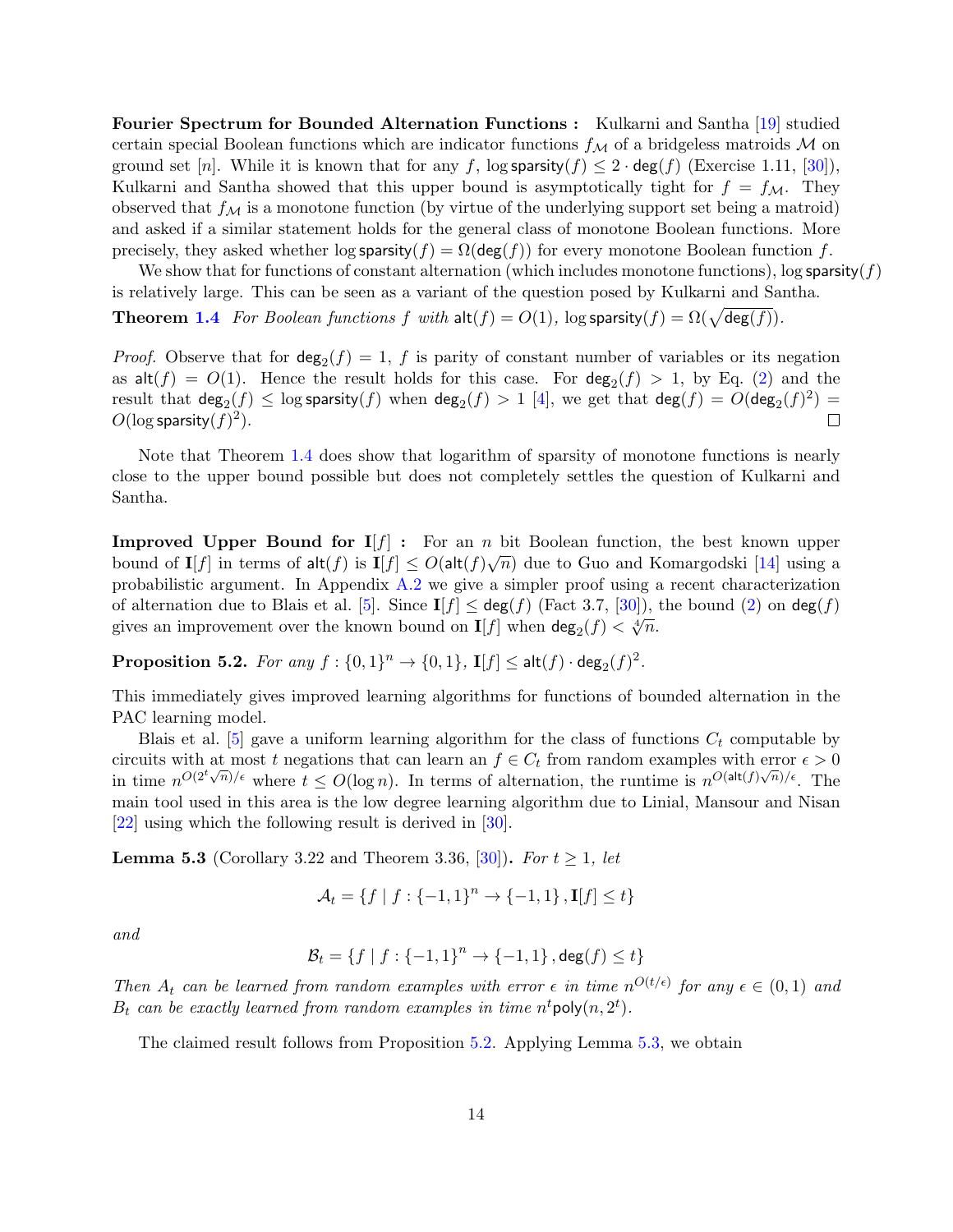- an exact learning algorithm from random examples with a runtime of  $n^{O(k)}$ poly $(n, 2^{O(k)})$  for  $k = \mathsf{alt}(f) \mathsf{deg}_2(f)^2$  and
- an  $\epsilon$  error learning algorithm from random examples with a runtime  $n^{O(\text{alt}(f)\text{deg}_2(f)^2/\epsilon)}$

thereby removing the dependence on the parameter  $n$  in the exponent and improving the runtime for those f such that  $deg_2(f) < \sqrt[4]{n}$ .

## 6 Discussion and Open Problems

In this paper, we showed a limitation of alternation as a Boolean function parameter in settling the SENSITIVITY CONJECTURE and XOR LOG- RANK CONJECTURE. In spite of this limitation, we derived that both the above conjectures are true for functions whose alternation is upper bounded by poly( $\log n$ ). En route the proof, we showed that the degree can be upper bounded in terms of  $\mathbb{F}_2$ degree and alternation (Eq. [\(2\)](#page-10-0)) and demonstrated its use with three applications. In conclusion, we propose the following three directions for further exploration.

- **Parameter Trade-offs**: The family of Boolean functions  $\mathcal F$  (in Definition [3.1\)](#page-5-0) have the drawback that their decision tree depth is very small while exhibiting an exponential gap between alternation and sensitivity, and alternation and logarithm of sparsity. On the other hand, the family of Boolean functions  $G$  obtained (in Theorem [1.2\)](#page-2-1) have a large decision tree depth but could achieve the same with only a super linear gap between the above mentioned parameters. These two family of functions seems to be at the two extremes ends in terms of the gap achievable and the decision tree depth. Thus, an open problem would be to show a trade-off between the lower bound on the decision tree depth and the gap that can be proven for these parameters.
- Monotone functions have dense spectrum : Can we show that for every monotone function f, log sparsity $(f) = \Omega(\deg(f))$ . Note that Theorem [1.4](#page-3-2) shows that  $\log$  sparsity $(f) = \Omega(\sqrt{\deg(f)})$ and hence only partially settle this question of Kulkarni and Santha [\[19\]](#page-16-8).
- **Improving upper bound on deg(f):** Eq. [\(1\)](#page-2-2) says that for any Boolean function f and  $m \geq 2$ ,  $deg(f) \leq alt(f) \cdot deg_2(f) \cdot deg_m(f)$ . Note that the upper bound is weak if  $deg_2(f)$  is large. Hence, we ask if it is possible to improve Eq. [\(1\)](#page-2-2) by showing  $\deg(f) \leq \text{alt}(f) \cdot \deg_{m'}(f) \cdot \deg_m(f)$ for any  $m' \neq m$ .

### Acknowledgments

The authors would like to thank the anonymous reviewers for pointing out errors in the earlier version and for providing constructive comments which improved the presentation of the paper.

## References

<span id="page-14-0"></span>[1] Andris Ambainis, Krišjānis Prūsis and Jevgēnijs Vihrovs. Sensitivity versus certificate complexity of Boolean functions. In Computer Science - Theory and Applications - 11th International Computer Science Symposium in Russia, CSR 2016, St. Petersburg, Russia, June 9-13, 2016, Proceedings, pages 16–28, 2016.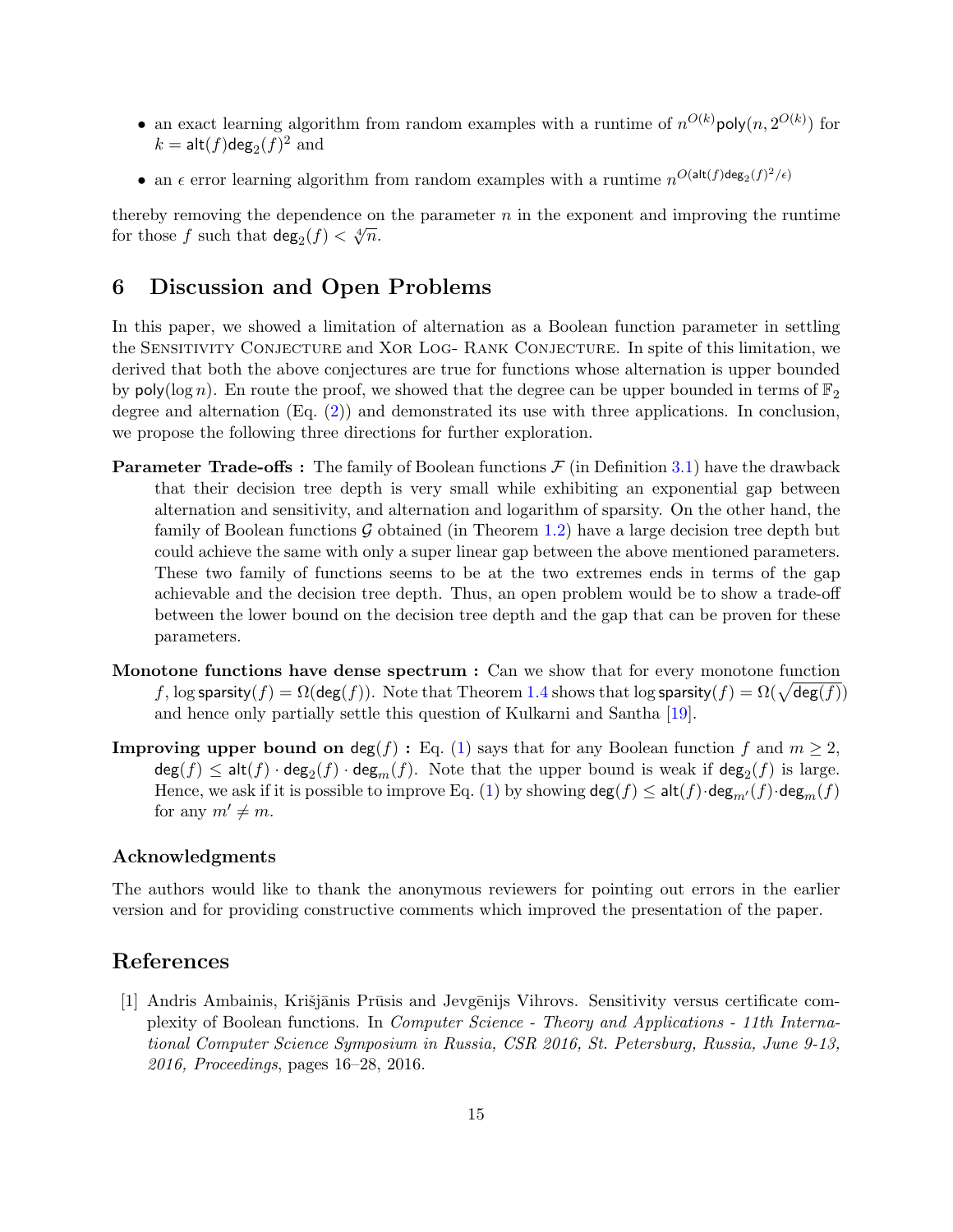- <span id="page-15-5"></span>[2] Mitali Bafna, Satyanarayana V. Lokam, S´ebastien Tavenas, and Ameya Velingker. On the sensitivity conjecture for read-k formulas. In  $41st$  International Symposium on Mathematical Foundations of Computer Science, MFCS 2016 - Kraków, Poland, pages 16:1–16:14, 2016.
- <span id="page-15-2"></span>[3] Robert Beals, Harry Buhrman, Richard Cleve, Michele Mosca, and Ronald de Wolf. Quantum lower bounds by polynomials. Journal of the ACM, 48(4):778–797, 2001.
- <span id="page-15-12"></span>[4] Anna Bernasconi and Bruno Codenotti. Spectral analysis of Boolean functions as a graph eigenvalue problem. IEEE Transactions on Computers, 48(3):345–351, 1999.
- <span id="page-15-13"></span>[5] Eric Blais, Clément L. Canonne, Igor Carboni Oliveira, Rocco A. Servedio, and Li-Yang Tan. Learning circuits with few negations. In Approximation, Randomization, and Combinatorial Optimization. Algorithms and Techniques, APPROX/RANDOM 2015, August 24-26, 2015, Princeton, NJ, USA, pages 512–527, 2015.
- <span id="page-15-0"></span>[6] Harry Buhrman and Ronald de Wolf. Complexity measures and decision tree complexity: a survey. Theoretical Computer Science, 288(1):21–43, 2002.
- <span id="page-15-4"></span>[7] Sourav Chakraborty. On the sensitivity of cyclically-invariant Boolean functions. Discrete Mathematics & Theoretical Computer Science, 13(4):51–60, 2011.
- <span id="page-15-8"></span>[8] Jen-Chun Chang and Hsin-Lung Wu. The log-rank conjecture for read-k XOR functions. J. Inf. Sci. Eng., 34(2):391–399, 2018.
- <span id="page-15-1"></span>[9] Stephen Cook, Cynthia Dwork, and Rdiger Reischuk. Upper and lower time bounds for parallel random access machines without simultaneous writes. SIAM Journal on Computing, 15(1):87– 97, 1986.
- <span id="page-15-14"></span>[10] E. I. Nechiporuk. On the complexity of schemes in some bases containing non-trivial elements with zero weights. Problemy Kibernetiki, 8:123–160, 1962.
- <span id="page-15-6"></span>[11] Justin Gilmer, Michal Kouck´y, and Michael E. Saks. A new approach to the sensitivity conjecture. In Proceedings of the 2015 Conference on Innovations in Theoretical Computer Science, ITCS '15, pages 247–254, New York, NY, USA, 2015. ACM.
- <span id="page-15-9"></span>[12] Parikshit Gopalan, Shachar Lovett, and Amir Shpilka. On the complexity of Boolean functions in different characteristics. In Proceedings of the 24th Annual IEEE Conference on Computational Complexity, CCC 2009, Paris, France, 15-18 July 2009, pages 173–183, 2009.
- <span id="page-15-7"></span>[13] Parikshit Gopalan, Rocco A. Servedio, and Avi Wigderson. Degree and sensitivity: Tails of two distributions. In 31st Conference on Computational Complexity, CCC 2016, Tokyo, Japan, pages 13:1–13:23, 2016.
- <span id="page-15-10"></span>[14] Siyao Guo and Ilan Komargodski. Negation-limited formulas. Theoretical Computer Science, 660:75–85, 2017.
- <span id="page-15-3"></span>[15] Pooya Hatami, Raghav Kulkarni, and Denis Pankratov. Variations on the Sensitivity Conjecture. Number 4 in Graduate Surveys. Theory of Computing Library, 2011.
- <span id="page-15-11"></span>[16] Stasys Jukna. Boolean function complexity : Advances and Frontiers. Algorithms and combinatorics. Springer, Berlin, Heidelberg, 2012.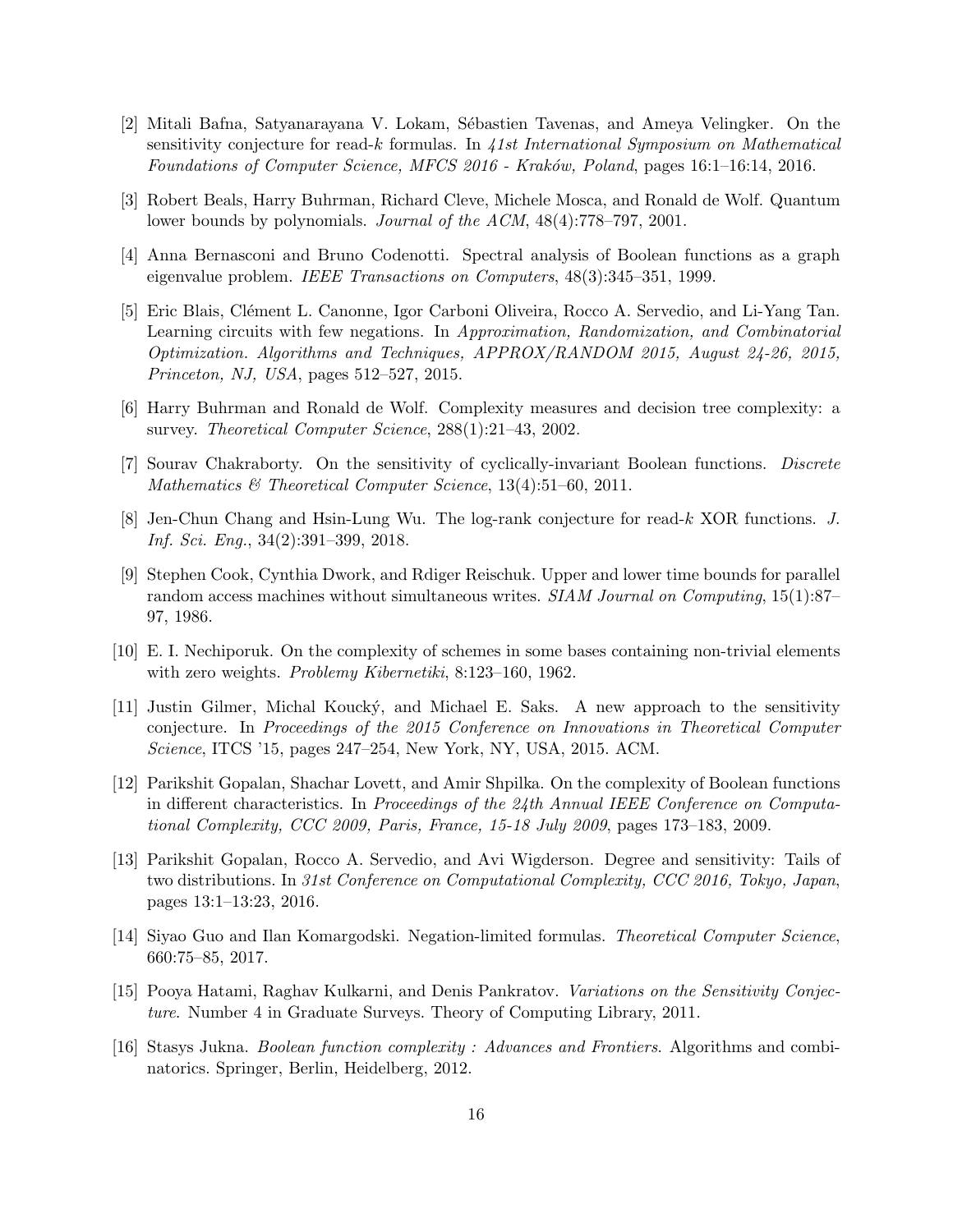- <span id="page-16-4"></span>[17] C. S. Karthik and S´ebastien Tavenas. On the sensitivity conjecture for disjunctive normal forms. In 36th IARCS Annual Conference on Foundations of Software Technology and Theoretical Computer Science, FSTTCS 2016, Chennai, India, pages 15:1–15:15, 2016.
- <span id="page-16-3"></span>[18] Claire Kenyon and Samuel Kutin. Sensitivity, block sensitivity, and  $\ell$ -block sensitivity of Boolean functions. Information and Computation, 189(1):43 – 53, 2004.
- <span id="page-16-8"></span>[19] Raghav Kulkarni and Miklos Santha. Query complexity of matroids. In Algorithms and Complexity, 8th International Conference, CIAC 2013, Barcelona, Spain, May 22-24, 2013. Proceedings, pages 300–311, 2013.
- <span id="page-16-12"></span>[20] Qian Li and Xiaoming Sun. On the modulo degree complexity of Boolean functions. Theoretical Computer Science, 2018. A preliminary version appeared in COCOON 2017.
- <span id="page-16-9"></span>[21] Chengyu Lin and Shengyu Zhang. Sensitivity conjecture and log-rank conjecture for functions with small alternating numbers. In  $44th$  International Colloquium on Automata, Languages, and Programming, ICALP 2017, July 10-14, 2017, Warsaw, Poland, pages 51:1–51:13, 2017.
- <span id="page-16-13"></span>[22] Nathan Linial, Yishay Mansour, and Noam Nisan. Constant depth circuits, fourier transform, and learnability. Journal of the ACM, 40(3):607–620, 1993.
- <span id="page-16-5"></span>[23] László Lovász and Michael E. Saks. Communication complexity and combinatorial lattice theory. Journal of Computer and System Sciences, 47(2):322–349, 1993.
- <span id="page-16-6"></span>[24] Shachar Lovett. Communication is bounded by root of rank. J.  $ACM$ ,  $63(1):1:1-1:9$ ,  $2016$ .
- <span id="page-16-11"></span>[25] A. A. Markov. On the inversion complexity of a system of functions. Journal of the ACM, 5(4):331–334, October 1958.
- <span id="page-16-7"></span>[26] Ashley Montanaro and Tobias Osborne. On the communication complexity of XOR functions. CoRR, abs/0909.3392, 2009.
- <span id="page-16-14"></span>[27] Hiroki Morizumi. Limiting negations in formulas. In Automata, Languages and Programming, 36th International Colloquium, ICALP 2009, Rhodes, Greece, July 5-12, 2009, Proceedings, Part I, pages 701–712, 2009.
- <span id="page-16-1"></span>[28] Noam Nisan. CREW PRAMs and decision trees. SIAM Journal on Computing, 20(6):999– 1007, 1991.
- <span id="page-16-0"></span>[29] Noam Nisan and Mario Szegedy. On the degree of Boolean functions as real polynomials. In Proceedings of the 24th Annual ACM Symposium on Theory of Computing, STOC '92, pages 462–467, New York, NY, USA, 1992. ACM.
- <span id="page-16-10"></span>[30] Ryan O'Donnell. Analysis of Boolean Functions. Cambridge University Press, New York, NY, USA, 2014.
- <span id="page-16-2"></span>[31] Hans-Ulrich Simon. A tight  $\omega(\log \log n)$ -bound on the time for parallel ram's to compute nondegenerated Boolean functions. In Proceedings of the International Conference on Fundamentals of Computation Theory, FCT, pages 439–444, London, UK, UK, 1983. Springer-Verlag.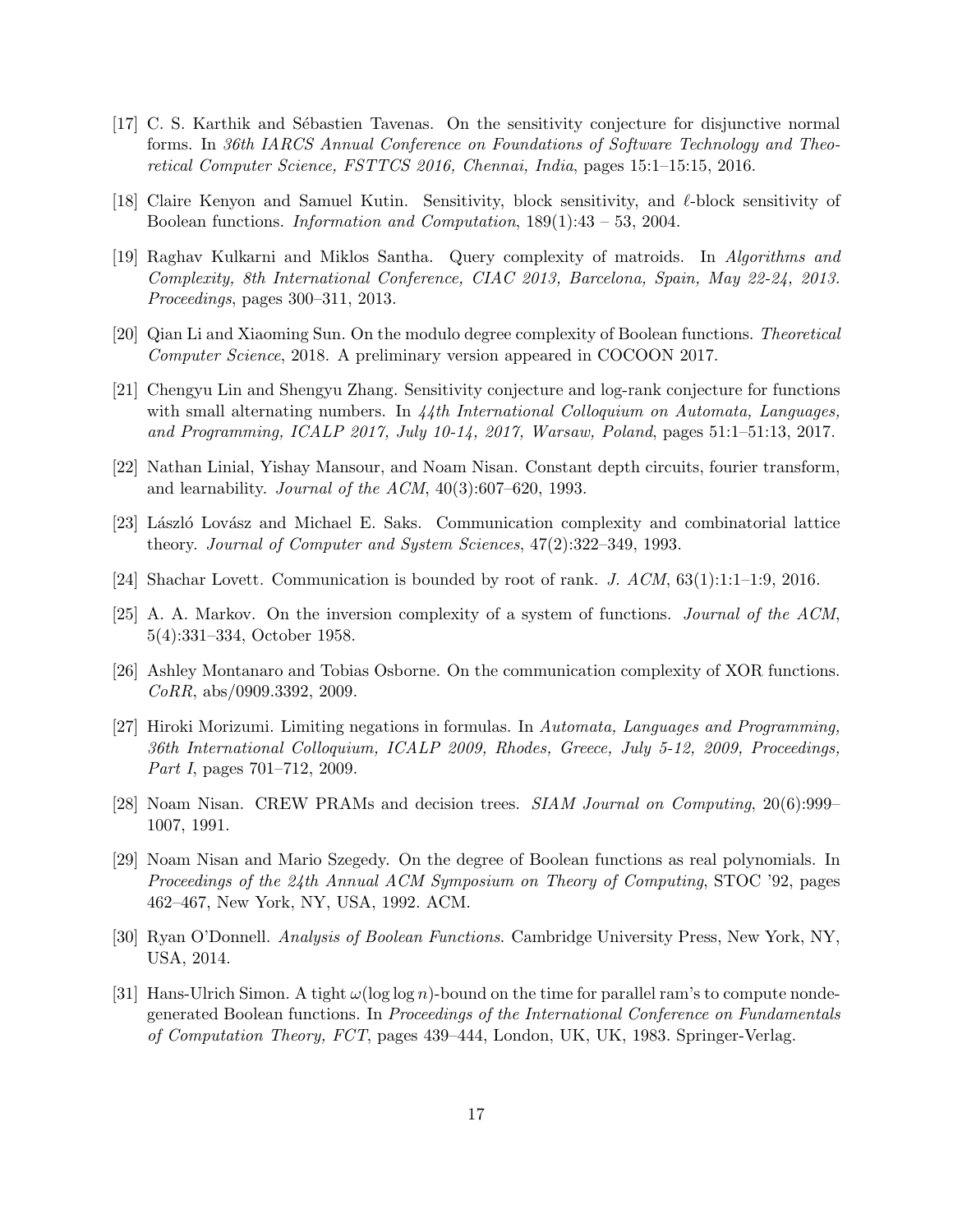- <span id="page-17-0"></span>[32] Avishay Tal. Properties and applications of Boolean function composition. In Proceedings of the 4th Conference on Innovations in Theoretical Computer Science, ITCS '13, pages 441–454, New York, NY, USA, 2013. ACM.
- <span id="page-17-5"></span>[33] Avishay Tal. Shrinkage of De Morgan formulae from quantum query complexity. Electronic Colloquium on Computational Complexity (ECCC), 21:48, 2014. A preliminary version appeared in FOCS 2014.
- <span id="page-17-4"></span>[34] Hing Yin Tsang, Chung Hoi Wong, Ning Xie, and Shengyu Zhang. Fourier sparsity, spectral norm, and the log-rank conjecture. In 54th Annual IEEE Symposium on Foundations of Computer Science, FOCS 2013, 26-29 October, 2013, Berkeley, CA, USA, pages 658–667, 2013.
- <span id="page-17-1"></span>[35] Gyorgy Turán. The critical complexity of graph properties. Information Processing Letters,  $18(3):151 - 153, 1984.$
- <span id="page-17-3"></span>[36] Zhiqiang Zhang and Yaoyun Shi. Communication complexities of symmetric XOR functions. Quantum Information & Computation, 9(3):255–263, 2009.
- <span id="page-17-2"></span>[37] Zhiqiang Zhang and Yaoyun Shi. On the parity complexity measures of Boolean functions. Theoretical Computer Science, 411(26-28):2612–2618, 2010.

## A Appendix

#### <span id="page-17-6"></span>A.1 Second Proof of Exponential Upper Bound on Alternation

Nechiporuk [\[10\]](#page-15-14), also discovered independently by Morizumi [\[27\]](#page-16-14), related the decrease of a function f to the minimum number of negations needed in any formula computing  $f$ .

<span id="page-17-8"></span>**Theorem A.1** (Nechiporuk, Morizumi). Let negs<sub>F</sub>(f) be the minimum number of negations needed in any formula computing f. Then  $\operatorname{negs}_F(f) = \operatorname{dc}(f)$ .

We now give a weaker version (in terms of the additive constant) of Theorem [3.4.](#page-7-0)

**Theorem A.2.** For any Boolean function f,  $\text{alt}(f) \leq 2^{DT(f)+1} + 1$ 

*Proof.* Since  $\mathsf{alt}(f) \leq 2\mathsf{dc}(f) + 1$ , it suffices to show that  $\mathsf{dc}(f) \leq 2^{\mathsf{DT}(f)}$  to complete the proof. Let T be a decision tree of depth  $DT(f)$  computing f. Given such a decision tree T, we can always obtain a formula computing f with at most  $2^{DT(f)}$  leaves. Hence,  $\mathsf{negs}_F(f)$  is upper bounded by  $2^{DT(f)}$  as all internal negations can be pushed to the leaves. Applying Theorem [A.1,](#page-17-8) we get that  $\mathsf{dc}(f) \leq 2^{\mathsf{DT}(f)}$  which completes the proof.  $\Box$ 

#### <span id="page-17-7"></span>**A.2** Simpler Proof of  $I[f] \leq alt(f)$ √  $\overline{n}$

<span id="page-17-9"></span>Suppose  $f: \{0,1\}^n \to \{0,1\}$  is a parity of k monotone functions. Hence, in any chain from  $0^n$  to  $1^n$  in  $\mathcal{B}_n$ , f changes its value at most k times. Blais et al. [\[5\]](#page-15-13) recently showed that the converse of the statement is also true.